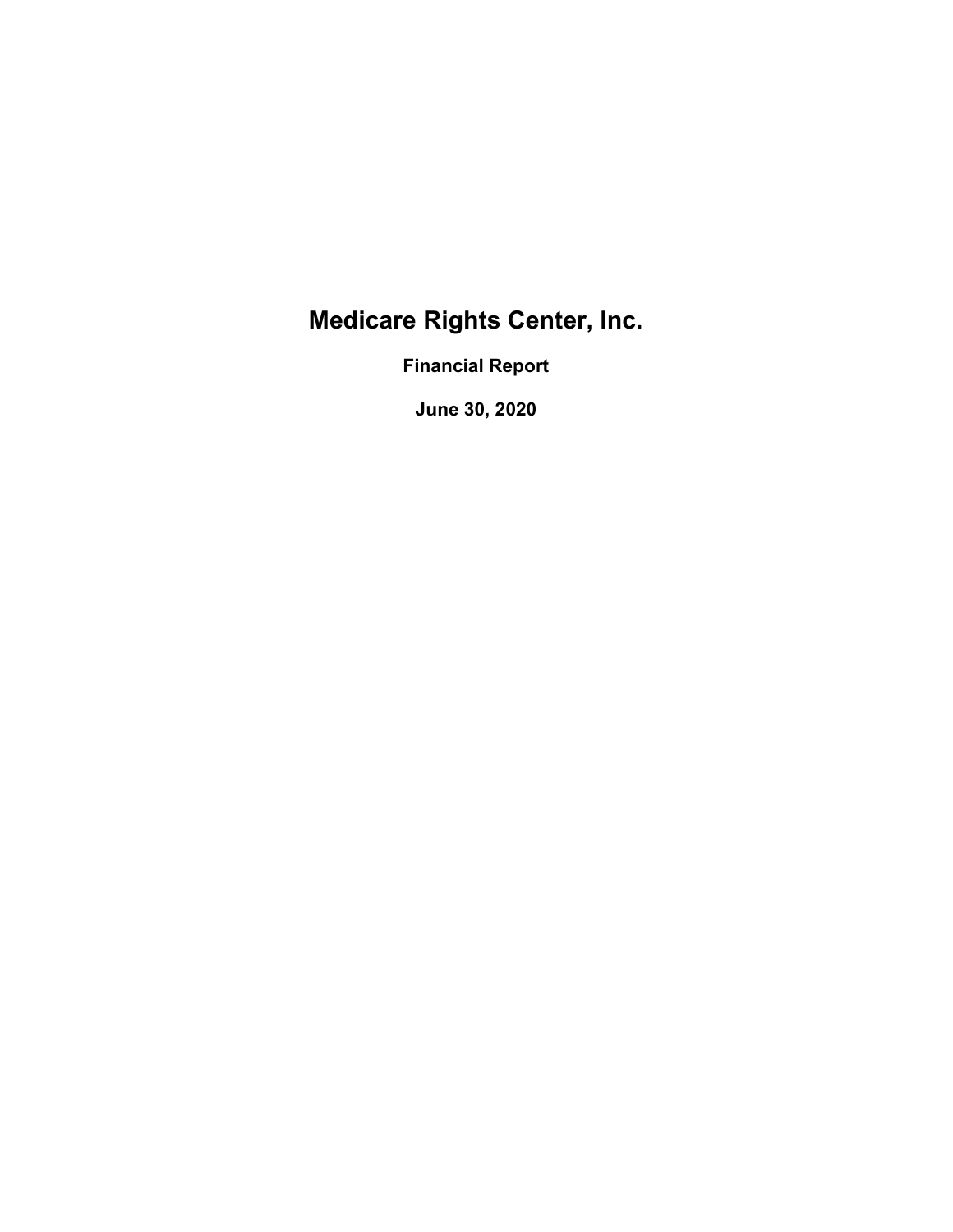# TABLE OF CONTENTS

| <b>Independent Auditor's Report</b>      | $1 - 2$ |
|------------------------------------------|---------|
| <b>Financial Statements</b>              |         |
| <b>Statements of Financial Position</b>  | 3       |
| <b>Statements of Activities</b>          | 4       |
| <b>Statements of Functional Expenses</b> | $5-6$   |
| <b>Statements of Cash Flows</b>          | 7       |
| <b>Notes to Financial Statements</b>     | 8-23    |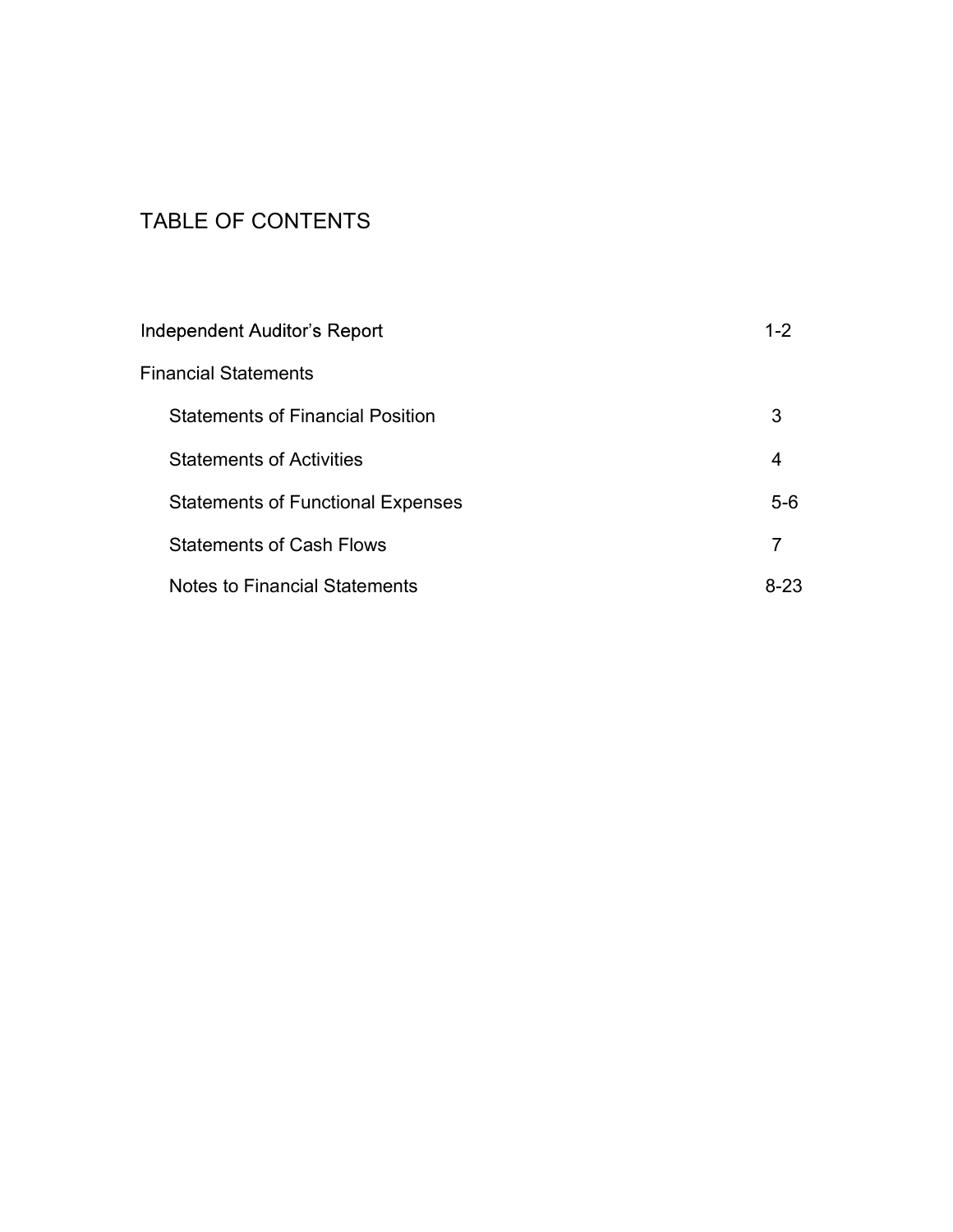

#### **Independent Auditor's Report**

#### To the Board of Directors of Medicare Rights Center, Inc.

We have audited the accompanying financial statements of Medicare Rights Center, Inc. ("Medicare Rights"), a not-for-profit organization, which comprise the statements of financial position as of June 30, 2020 and 2019, and related statements of activities, functional expenses and cash flows for the years then ended, and the related notes to the financial statements.

#### Management's Responsibility for the Financial Statements

Management is responsible for the preparation and fair presentation of these financial statements in accordance with accounting principles generally accepted in the United States of America; this includes the design, implementation, and maintenance of internal control relevant to the preparation and fair presentation of financial statements that are free from material misstatement, whether due to fraud or error.

#### Auditor's Responsibility

Our responsibility is to express an opinion on these financial statements based on our audits. We conducted our audits in accordance with auditing standards generally accepted in the United States of America. Those standards require that we plan and perform the audits to obtain reasonable assurance about whether the financial statements are free from material misstatement.

An audit involves performing procedures to obtain audit evidence about the amounts and disclosures in the financial statements. The procedures selected depend on the auditors' judgment, including the assessment of the risks of material misstatement of the financial statements, whether due to fraud or error. In making those risk assessments, the auditor considers internal control relevant to the entity's preparation and fair presentation of the financial statements in order to design audit procedures that are appropriate in the

THE FIRM OF LORENTZ AND GRUBER SINCE 1945

MEMBERS NEW YORK STATE SOCIETY OF CERTIFIED PUBLIC ACCOUNTANTS AND AMERICAN INSTITUTE OF CERTIFIED PUBLIC ACCOUNTANTS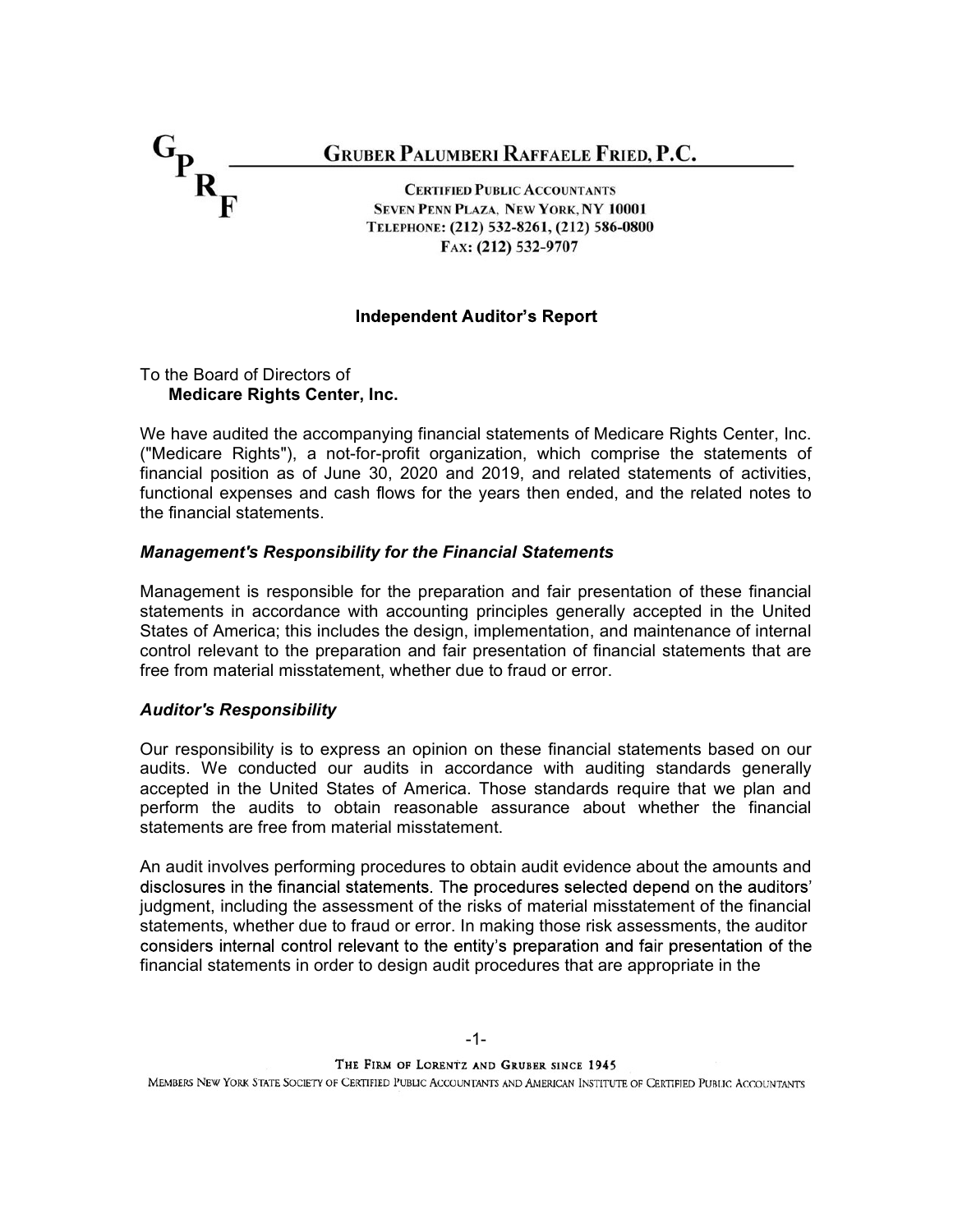circumstances, but not for the purpose of expressing an opinion on the effectiveness of the entity's internal control. Accordingly, we express no such opinion. An audit also includes evaluating the appropriateness of accounting policies used and the reasonableness of significant accounting estimates made by management, as well as evaluating the overall presentation of the financial statements.

We believe the audit evidence we have obtained is sufficient and appropriate to provide a basis for our audit opinion.

#### **Opinion**

In our opinion, the financial statements referred to above present fairly, in all material respects, the financial position of Medicare Rights Center, Inc. as of June 30, 2020 and 2019, and the changes in its net assets and its cash flows for the years then ended in accordance with accounting principles generally accepted in the United States of America.

## Gruber Palumberi Raffaele Fried, P.C.

New York, NY March 25, 2021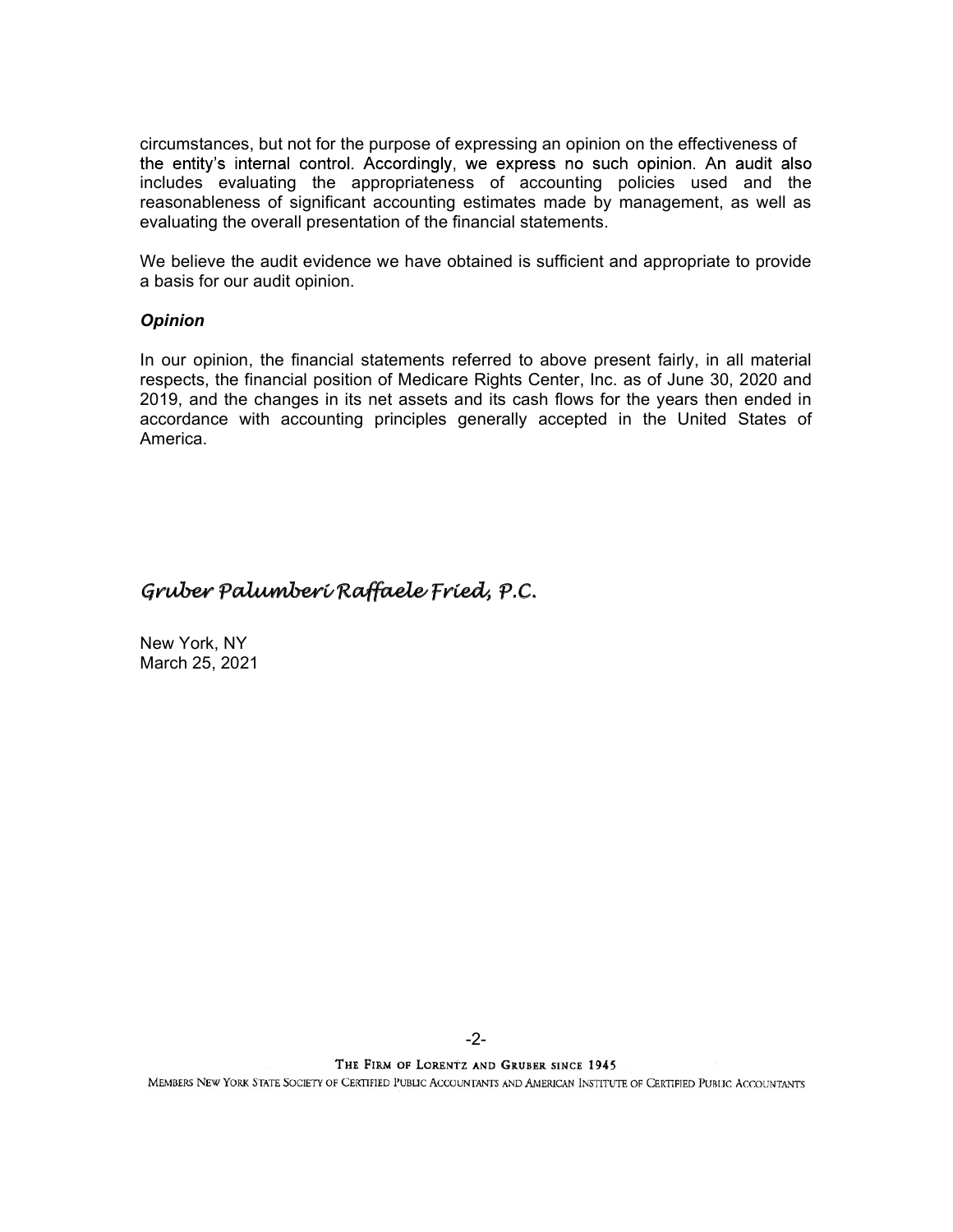# Medicare Rights Center, Inc.

## Statements of Financial Position

### June 30, 2020 And 2019

| <b>ASSETS</b>                                 | 2020            |               | 2019      |
|-----------------------------------------------|-----------------|---------------|-----------|
| Current assets:                               |                 |               |           |
| Cash and cash equivalents                     | \$<br>2,622,205 | \$            | 1,640,060 |
| Investments                                   | 641,868         |               | 619,278   |
| Contracts receivable                          | 627,121         |               | 577,145   |
| Grants and contributions receivable           | 216,667         |               | 327,758   |
| Prepaid expenses and other assets             | 47,554          |               | 55,749    |
| <b>Total current assets</b>                   | 4,155,415       |               | 3,219,990 |
| Other assets                                  | 604             |               | 604       |
| Property and equipment - net                  | 17,293          |               | 15,584    |
| <b>Total assets</b>                           | \$<br>4,173,312 | $\mathfrak s$ | 3,236,178 |
| <b>LIABILITIES AND NET ASSETS</b>             |                 |               |           |
| <b>Current liabilities:</b>                   |                 |               |           |
| Accounts payable and accrued expenses         | 108,883         |               | 152,948   |
| PPP Loan Payable                              | 400,766         |               |           |
| <b>Total current liabilities</b>              | 509,649         |               | 152,948   |
| Deferred rent and lease incentive liabilities | 55,686          |               | 38,482    |
|                                               |                 |               |           |
| <b>Total liabilities</b>                      | 565,335         |               | 191,430   |
| Net assets:                                   |                 |               |           |
| Without donor restrictions                    |                 |               |           |
| Board designated quasi endowment              | 641,868         |               | 619,278   |
| Undesignated                                  | 2,507,904       |               | 1,910,221 |
| <b>Total unrestricted assets</b>              | 3,149,772       |               | 2,529,499 |
| With donor restrictions                       | 458,205         |               | 515,249   |
| Total net assets                              | 3,607,977       |               | 3,044,748 |
| Total liabilities and net assets              | \$<br>4,173,312 | \$            | 3,236,178 |

The accompanying notes are an integral part of these financial statements.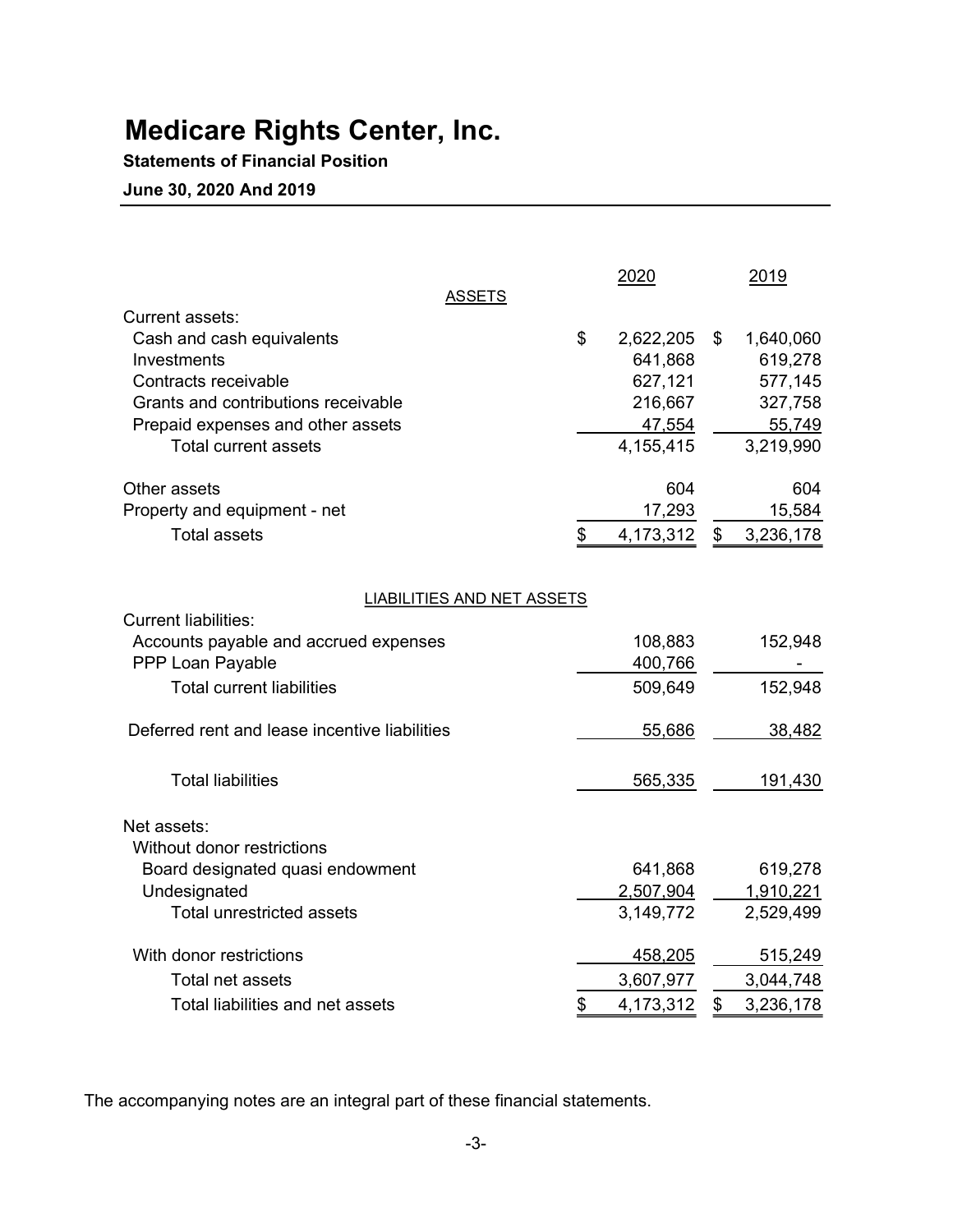| ċ           |
|-------------|
| ١<br>ï<br>I |
| Ş<br>ž      |

|                                                                      | 2020                                               |                                                    |                          | $\mathbf{I}$                                             | 2019               |                                             |                                      |
|----------------------------------------------------------------------|----------------------------------------------------|----------------------------------------------------|--------------------------|----------------------------------------------------------|--------------------|---------------------------------------------|--------------------------------------|
| Undesignated                                                         | Endowment<br>Without Donor Restrictions            | Restrictions<br>With Donor                         | Total                    | Without Donor Restrictions<br>Undesignated               | Endowment          | Restrictions<br>With Donor                  | Total                                |
| $\boldsymbol{\varphi}$<br>Revenues and support:<br>Contract services | $\blacksquare$<br>↮<br>2,708,807                   | $\pmb{\leftrightarrow}$<br>$\pmb{\leftrightarrow}$ | 2,708,807                | $\boldsymbol{\varphi}$<br>2,201,501<br>$\leftrightarrow$ | ı                  | ٠<br>$\boldsymbol{\varphi}$                 | 2,201,501<br>$\pmb{\leftrightarrow}$ |
| Grants and contributions<br>Donated services                         | 74,870<br>304,445                                  | 606,360                                            | 74,870<br>910,805        | 393,578<br>100,968                                       |                    | 901,476                                     | 100,968<br>1,295,054                 |
| Other revenue                                                        | 177,792                                            |                                                    | 177,792                  | 194,458                                                  |                    |                                             | 194,458                              |
| Special event                                                        | 430,579                                            |                                                    | 430,579                  | 385,897                                                  |                    |                                             | 385,897                              |
| Unrealized gains on investments<br>Investment income                 | 8,768<br>13,822<br>2,292                           |                                                    | 16,114<br>8,768          | 1,381                                                    | 23,536<br>12,314   |                                             | 12,314<br>24,917                     |
| Total revenues and support:                                          | 22,590<br>3,698,785                                | 606,360                                            | 4,327,735                | 3,277,783                                                | 35,850             | 901,476                                     | 4,215,109                            |
| Net assets released from restrictions:                               | 663,404                                            | (663, 404)                                         |                          | 631,554                                                  |                    | (631, 554)                                  |                                      |
| Total revenues and support                                           | 22,590<br>4,362,189                                | (57,044)                                           | 4,327,735                | 3,909,337                                                | 35,850             | 269,922                                     | 4,215,109                            |
| Operating expenses:<br>Program services                              | 3,098,579                                          |                                                    | 3,098,579                | 3,209,856                                                |                    |                                             | 3,209,856                            |
| Supporting services:                                                 |                                                    |                                                    |                          |                                                          |                    |                                             |                                      |
| Management and general<br>Fundraising-general                        | 255,008<br>288,251                                 |                                                    | 255,008<br>288,251       | 286,974<br>241,261                                       |                    |                                             | 286,974<br>241,261                   |
| Total operating expenses<br>Fundraising-special event                | 3,764,506<br>122,668                               | $\blacksquare$                                     | 3,764,506<br>122,668     | 3,872,070<br>133,979                                     |                    | $\blacksquare$                              | 3,872,070<br>133,979                 |
| Change in net assets                                                 | 22,590<br>597,683                                  | (57,044)                                           | 563,229                  | 37,267                                                   | 35,850             | 269,922                                     | 343,039                              |
| Net assets, beginning of year                                        |                                                    |                                                    |                          |                                                          |                    |                                             |                                      |
|                                                                      |                                                    |                                                    |                          |                                                          |                    |                                             |                                      |
| ⊷<br>Net assets, end of year                                         | 641,868<br>619,278<br>∣⊕<br>2,507,904<br>1,910,221 | 515,249<br>458,205<br>ക                            | 3,044,748<br>\$3,607,977 | ക∣<br>,872,954<br>1,910,221<br>$\overline{ }$<br>↮       | 583,428<br>619,278 | 515,249<br>245,327<br>$\boldsymbol{\theta}$ | 2,701,709<br>3,044,748<br>ക∣         |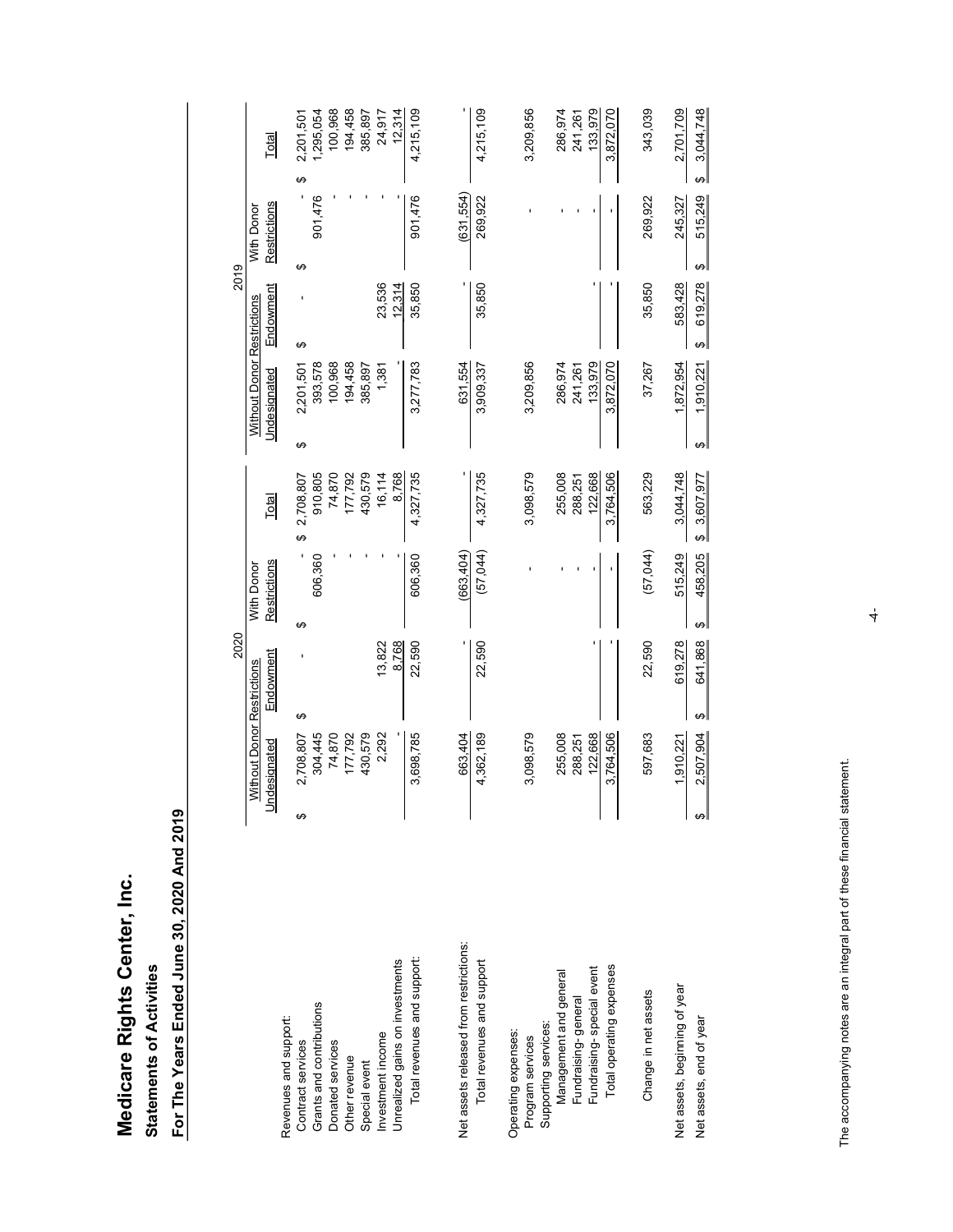| 2,785,435<br>979,071<br>340,788<br>15,772<br>3,764,506<br>691,787<br>163,151<br>Total<br>↮<br>⇔l<br>122,668<br>75,214<br>2,149<br>420<br>122,668<br>٠<br>36,082<br>3,571<br>5,232<br>Fundraising<br>Special<br>Event<br>↮<br>⊷<br><b>Supporting Services</b><br>General<br>160,640<br>23,700<br>53,079<br>213,719<br>26,148<br>4,983<br>4,308<br>1,675<br>2,133<br>450<br>638<br>1,000<br>7,398<br>74,532<br>1,516<br>583<br>288,251<br><b>Fundraising</b><br>↔<br>⊷<br>106,308<br>35,126<br>11,026<br>113,574<br>255,008<br>141,434<br>17,304<br>59,213<br>15,000<br>3,298<br>2,850<br>1,108<br>1,654<br>386<br>422<br>310<br>1,003<br>1anagement<br>General<br>and<br>ା≥ା<br>$\leftrightarrow$<br>ا⊶ا<br>Total<br>1,826,700<br>44,156<br>603,582<br>2,430,282<br>297,336<br>59,870<br>68,750<br>56,663<br>48,984<br>19,044<br>10,068<br>14,254<br>5,586<br>17,242<br>6,629<br>6,475<br>7,256<br>5,534<br>668,297<br>3,098,579<br>450<br>$\pmb{\leftrightarrow}$<br>ఱ<br>226,436<br>389,699<br>74,820<br>301,256<br>6,623<br>8,980<br>10,313<br>1,510<br>2,138<br>838<br>900<br>88,443<br>7,024<br>6,072<br>822<br>971<br>8<br>829<br>36,857<br>2,361<br>2,137<br>Policy<br>ఱ<br>↮<br>Program Services<br>8,980<br>10,313<br>1,510<br>2,138<br>838<br>1,129<br>109,365<br>Services<br>311,261<br>414,108<br>50,665<br>6,623<br>9,655<br>3,245<br>2,938<br>1,236<br>523,473<br>971<br>$^{\rm 63}$<br>709<br>102,847<br>8,347<br>Enrollment<br>$\qquad \qquad \  \  \, \bullet$<br>မာ∣<br>$\frac{\text{Outreach}}{478,561}$<br>636,688<br>183,704<br>820,392<br>77,896<br>14,845<br>4,989<br>4,276<br>1,943<br>134<br>2,104<br>20,624<br>12,833<br>1,676<br>17,961<br>1,901<br>158,127<br>13,247<br>3,021<br>4,517<br>1,737<br>Educational<br>↔<br>↔<br>267,788<br>1,078,230<br>23,949<br>286,785<br>810,442<br>131,918<br>17,663<br>27,500<br>25,139<br>21,732<br>8,449<br>5,702<br>7,650<br>2,590<br>3,219<br>1,892<br>2,234<br>180<br>4,027<br>2,941<br>Helpline<br>ിക<br>↔<br>Legal and compensation services (donated)<br>Total salaries and related expenses<br>Equipment and office maintenance<br>Consultants and professional fees<br>Catering costs-special event<br>Payroll taxes/ fringe benefits<br>Promotion and advertising<br>Meeting and conferences<br>Total other expenses<br>Printing and duplicating<br>Telephone and internet<br>Postage and delivery<br>Total expenses<br>Other expenses:<br>Miscellaneous<br>Subscriptions<br>Subcontracts<br>Depreciation<br>Occupancy<br>Insurance<br>Supplies<br>Travel<br>Salaries | e accompanying notes are an integral part of these financial statements. | ပှ |  |
|-----------------------------------------------------------------------------------------------------------------------------------------------------------------------------------------------------------------------------------------------------------------------------------------------------------------------------------------------------------------------------------------------------------------------------------------------------------------------------------------------------------------------------------------------------------------------------------------------------------------------------------------------------------------------------------------------------------------------------------------------------------------------------------------------------------------------------------------------------------------------------------------------------------------------------------------------------------------------------------------------------------------------------------------------------------------------------------------------------------------------------------------------------------------------------------------------------------------------------------------------------------------------------------------------------------------------------------------------------------------------------------------------------------------------------------------------------------------------------------------------------------------------------------------------------------------------------------------------------------------------------------------------------------------------------------------------------------------------------------------------------------------------------------------------------------------------------------------------------------------------------------------------------------------------------------------------------------------------------------------------------------------------------------------------------------------------------------------------------------------------------------------------------------------------------------------------------------------------------------------------------------------------------------------------------------------------------------------------------------------------------------------------------------------------------------------------------------------------------------------------------------------------------------------------|--------------------------------------------------------------------------|----|--|
| Expenses<br>2,093,648<br>75,214<br>68,750<br>16,403<br>7,690<br>19,761<br>7,598<br>6,895<br>8,316<br>1,760<br>29,190<br>74,870<br>64,944<br>56, 142<br>21, 827                                                                                                                                                                                                                                                                                                                                                                                                                                                                                                                                                                                                                                                                                                                                                                                                                                                                                                                                                                                                                                                                                                                                                                                                                                                                                                                                                                                                                                                                                                                                                                                                                                                                                                                                                                                                                                                                                                                                                                                                                                                                                                                                                                                                                                                                                                                                                                                |                                                                          |    |  |
|                                                                                                                                                                                                                                                                                                                                                                                                                                                                                                                                                                                                                                                                                                                                                                                                                                                                                                                                                                                                                                                                                                                                                                                                                                                                                                                                                                                                                                                                                                                                                                                                                                                                                                                                                                                                                                                                                                                                                                                                                                                                                                                                                                                                                                                                                                                                                                                                                                                                                                                                               |                                                                          |    |  |
|                                                                                                                                                                                                                                                                                                                                                                                                                                                                                                                                                                                                                                                                                                                                                                                                                                                                                                                                                                                                                                                                                                                                                                                                                                                                                                                                                                                                                                                                                                                                                                                                                                                                                                                                                                                                                                                                                                                                                                                                                                                                                                                                                                                                                                                                                                                                                                                                                                                                                                                                               |                                                                          |    |  |
|                                                                                                                                                                                                                                                                                                                                                                                                                                                                                                                                                                                                                                                                                                                                                                                                                                                                                                                                                                                                                                                                                                                                                                                                                                                                                                                                                                                                                                                                                                                                                                                                                                                                                                                                                                                                                                                                                                                                                                                                                                                                                                                                                                                                                                                                                                                                                                                                                                                                                                                                               |                                                                          |    |  |
|                                                                                                                                                                                                                                                                                                                                                                                                                                                                                                                                                                                                                                                                                                                                                                                                                                                                                                                                                                                                                                                                                                                                                                                                                                                                                                                                                                                                                                                                                                                                                                                                                                                                                                                                                                                                                                                                                                                                                                                                                                                                                                                                                                                                                                                                                                                                                                                                                                                                                                                                               |                                                                          |    |  |
|                                                                                                                                                                                                                                                                                                                                                                                                                                                                                                                                                                                                                                                                                                                                                                                                                                                                                                                                                                                                                                                                                                                                                                                                                                                                                                                                                                                                                                                                                                                                                                                                                                                                                                                                                                                                                                                                                                                                                                                                                                                                                                                                                                                                                                                                                                                                                                                                                                                                                                                                               |                                                                          |    |  |
|                                                                                                                                                                                                                                                                                                                                                                                                                                                                                                                                                                                                                                                                                                                                                                                                                                                                                                                                                                                                                                                                                                                                                                                                                                                                                                                                                                                                                                                                                                                                                                                                                                                                                                                                                                                                                                                                                                                                                                                                                                                                                                                                                                                                                                                                                                                                                                                                                                                                                                                                               |                                                                          |    |  |
|                                                                                                                                                                                                                                                                                                                                                                                                                                                                                                                                                                                                                                                                                                                                                                                                                                                                                                                                                                                                                                                                                                                                                                                                                                                                                                                                                                                                                                                                                                                                                                                                                                                                                                                                                                                                                                                                                                                                                                                                                                                                                                                                                                                                                                                                                                                                                                                                                                                                                                                                               |                                                                          |    |  |
|                                                                                                                                                                                                                                                                                                                                                                                                                                                                                                                                                                                                                                                                                                                                                                                                                                                                                                                                                                                                                                                                                                                                                                                                                                                                                                                                                                                                                                                                                                                                                                                                                                                                                                                                                                                                                                                                                                                                                                                                                                                                                                                                                                                                                                                                                                                                                                                                                                                                                                                                               |                                                                          |    |  |
|                                                                                                                                                                                                                                                                                                                                                                                                                                                                                                                                                                                                                                                                                                                                                                                                                                                                                                                                                                                                                                                                                                                                                                                                                                                                                                                                                                                                                                                                                                                                                                                                                                                                                                                                                                                                                                                                                                                                                                                                                                                                                                                                                                                                                                                                                                                                                                                                                                                                                                                                               |                                                                          |    |  |
|                                                                                                                                                                                                                                                                                                                                                                                                                                                                                                                                                                                                                                                                                                                                                                                                                                                                                                                                                                                                                                                                                                                                                                                                                                                                                                                                                                                                                                                                                                                                                                                                                                                                                                                                                                                                                                                                                                                                                                                                                                                                                                                                                                                                                                                                                                                                                                                                                                                                                                                                               |                                                                          |    |  |
|                                                                                                                                                                                                                                                                                                                                                                                                                                                                                                                                                                                                                                                                                                                                                                                                                                                                                                                                                                                                                                                                                                                                                                                                                                                                                                                                                                                                                                                                                                                                                                                                                                                                                                                                                                                                                                                                                                                                                                                                                                                                                                                                                                                                                                                                                                                                                                                                                                                                                                                                               |                                                                          |    |  |
|                                                                                                                                                                                                                                                                                                                                                                                                                                                                                                                                                                                                                                                                                                                                                                                                                                                                                                                                                                                                                                                                                                                                                                                                                                                                                                                                                                                                                                                                                                                                                                                                                                                                                                                                                                                                                                                                                                                                                                                                                                                                                                                                                                                                                                                                                                                                                                                                                                                                                                                                               |                                                                          |    |  |
|                                                                                                                                                                                                                                                                                                                                                                                                                                                                                                                                                                                                                                                                                                                                                                                                                                                                                                                                                                                                                                                                                                                                                                                                                                                                                                                                                                                                                                                                                                                                                                                                                                                                                                                                                                                                                                                                                                                                                                                                                                                                                                                                                                                                                                                                                                                                                                                                                                                                                                                                               |                                                                          |    |  |
|                                                                                                                                                                                                                                                                                                                                                                                                                                                                                                                                                                                                                                                                                                                                                                                                                                                                                                                                                                                                                                                                                                                                                                                                                                                                                                                                                                                                                                                                                                                                                                                                                                                                                                                                                                                                                                                                                                                                                                                                                                                                                                                                                                                                                                                                                                                                                                                                                                                                                                                                               |                                                                          |    |  |
|                                                                                                                                                                                                                                                                                                                                                                                                                                                                                                                                                                                                                                                                                                                                                                                                                                                                                                                                                                                                                                                                                                                                                                                                                                                                                                                                                                                                                                                                                                                                                                                                                                                                                                                                                                                                                                                                                                                                                                                                                                                                                                                                                                                                                                                                                                                                                                                                                                                                                                                                               |                                                                          |    |  |
|                                                                                                                                                                                                                                                                                                                                                                                                                                                                                                                                                                                                                                                                                                                                                                                                                                                                                                                                                                                                                                                                                                                                                                                                                                                                                                                                                                                                                                                                                                                                                                                                                                                                                                                                                                                                                                                                                                                                                                                                                                                                                                                                                                                                                                                                                                                                                                                                                                                                                                                                               |                                                                          |    |  |
|                                                                                                                                                                                                                                                                                                                                                                                                                                                                                                                                                                                                                                                                                                                                                                                                                                                                                                                                                                                                                                                                                                                                                                                                                                                                                                                                                                                                                                                                                                                                                                                                                                                                                                                                                                                                                                                                                                                                                                                                                                                                                                                                                                                                                                                                                                                                                                                                                                                                                                                                               |                                                                          |    |  |
|                                                                                                                                                                                                                                                                                                                                                                                                                                                                                                                                                                                                                                                                                                                                                                                                                                                                                                                                                                                                                                                                                                                                                                                                                                                                                                                                                                                                                                                                                                                                                                                                                                                                                                                                                                                                                                                                                                                                                                                                                                                                                                                                                                                                                                                                                                                                                                                                                                                                                                                                               |                                                                          |    |  |
|                                                                                                                                                                                                                                                                                                                                                                                                                                                                                                                                                                                                                                                                                                                                                                                                                                                                                                                                                                                                                                                                                                                                                                                                                                                                                                                                                                                                                                                                                                                                                                                                                                                                                                                                                                                                                                                                                                                                                                                                                                                                                                                                                                                                                                                                                                                                                                                                                                                                                                                                               |                                                                          |    |  |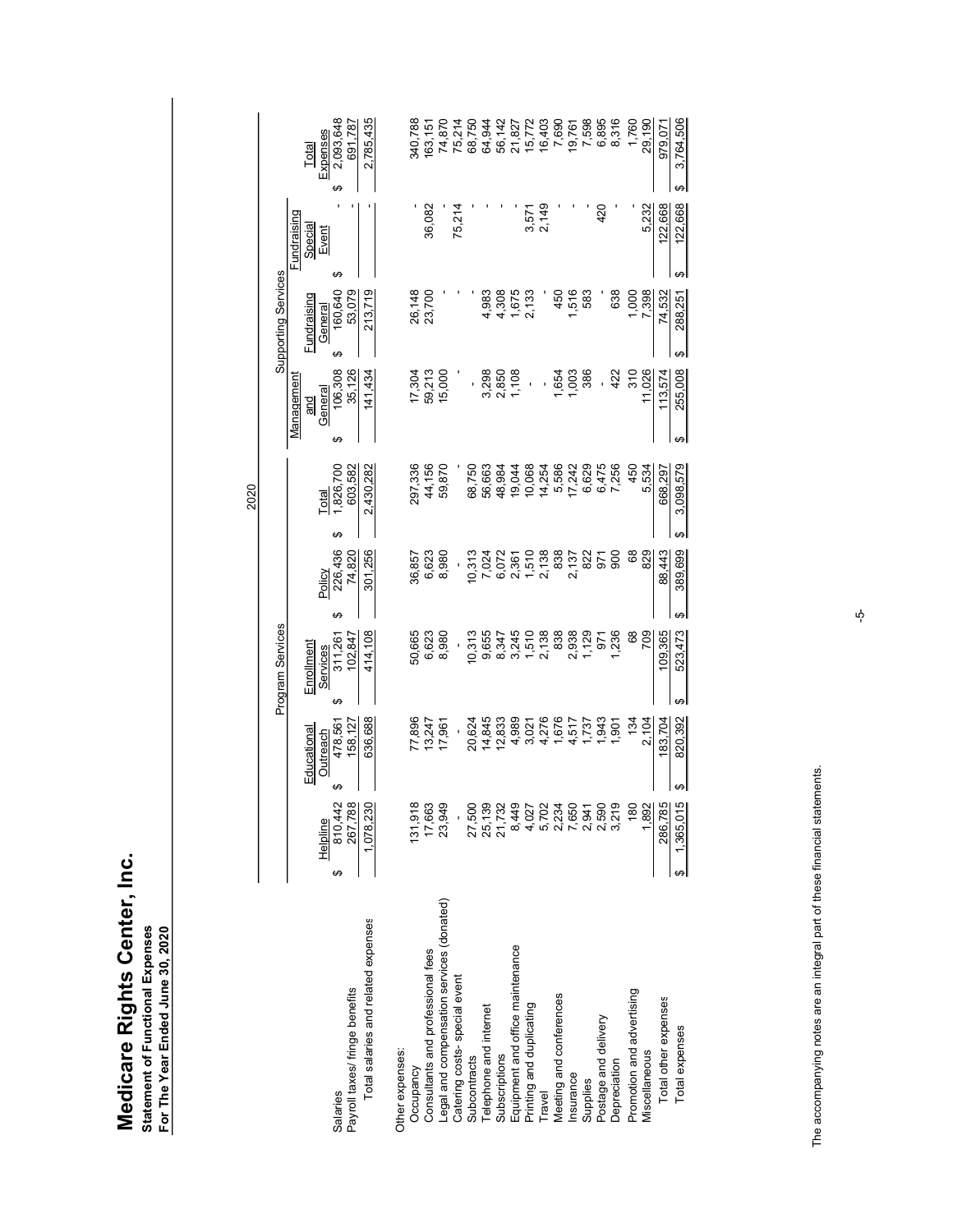|                                                                                                                                                                                                                                                |                                                |                                                           |                                             |                                  | 2019                               |                                                                      |                                                  |                                      |                                                  |
|------------------------------------------------------------------------------------------------------------------------------------------------------------------------------------------------------------------------------------------------|------------------------------------------------|-----------------------------------------------------------|---------------------------------------------|----------------------------------|------------------------------------|----------------------------------------------------------------------|--------------------------------------------------|--------------------------------------|--------------------------------------------------|
|                                                                                                                                                                                                                                                |                                                |                                                           | Program Services                            |                                  |                                    |                                                                      | <b>Supporting Services</b>                       |                                      |                                                  |
| ↮<br>Salaries<br>Payroll taxes/ fringe benefits                                                                                                                                                                                                | ↮<br>773,220<br>243,600<br>Helpline            | ↔<br><b>Educational</b><br>Outreach<br>573,070<br>180,544 | Enrollment<br>Services<br>307,382<br>96,840 | 83,945<br>266,454<br>Policy<br>↮ | 604,929<br>1,920,126<br>Total<br>↮ | 139,585<br>43,976<br><b>lanagement</b><br>General<br>and<br>∣≥∣<br>↔ | General<br>143,845<br>Fundraising<br>45,318<br>↮ | Fundraising<br>Special<br>Event<br>↔ | Expenses<br>3 2,203,556<br>694,223<br>Total<br>↮ |
| Total salaries and related expenses                                                                                                                                                                                                            | 1,016,820                                      | 753,614                                                   | 404,222                                     | 350,399                          | 2,525,055                          | 183,561                                                              | 189,163                                          |                                      | 2,897,779                                        |
| Other expenses:<br>Occupancy<br>Cocupancy<br>Legal and compensation services (donated)<br>Legal and compensation services (donated)<br>Subscriptions<br>Telephone and internet<br>Equipment and office maintenance<br>Frinting and duplicating | 119,691                                        | 88,708                                                    | 47,581                                      | 41,246                           | 297,226                            | 21,607                                                               | 22,266                                           |                                      | 341,099                                          |
|                                                                                                                                                                                                                                                | 13,140                                         | 15,373                                                    | 4,380                                       | 69,546<br>12,500                 | 30,020<br>84,919                   | 16,049<br>44,409                                                     | 3,600                                            | 34,038                               | 100,968<br>112,067                               |
|                                                                                                                                                                                                                                                |                                                |                                                           |                                             |                                  |                                    |                                                                      |                                                  | 74,971                               | 74,971                                           |
|                                                                                                                                                                                                                                                | 26,654<br>22,687                               | 12,810                                                    | 5,000<br>11,000                             | 46,063<br>7,554                  | 73,750<br>58,018                   |                                                                      | 4,346                                            |                                      | 73,750<br>66,582                                 |
|                                                                                                                                                                                                                                                | 15,999                                         | 11,857                                                    | 6,360                                       | 5,513                            | 39,729                             | 4,218<br>2,888                                                       | 2,976                                            |                                      |                                                  |
|                                                                                                                                                                                                                                                | 10,000<br>6,502                                | 7,412<br>4,878                                            | 3,976<br>2,439                              | 3,446<br>2,439                   | 16,258<br>24,834                   | 1,806                                                                | 1,860<br>2,952                                   | 2,944                                | 45,593<br>28,500<br>22,154                       |
|                                                                                                                                                                                                                                                | 3,936                                          | 4,805                                                     | 1,259                                       | 2,316                            | 12,316                             |                                                                      |                                                  | 3,251                                |                                                  |
|                                                                                                                                                                                                                                                | 10,256<br>4,546                                | 3,370<br>334                                              | 68<br>1,807                                 | 1,116<br>1,567                   | 11,290<br>11,774                   | 1,704<br>821                                                         | 846                                              |                                      | 15,567<br>13,478<br>12,957                       |
|                                                                                                                                                                                                                                                | 3,108                                          | 2,303                                                     | 1,235                                       | 1,071                            | 7,717                              | 561                                                                  | 578                                              |                                      | 8,856                                            |
|                                                                                                                                                                                                                                                | 1,266                                          | 950                                                       | 475                                         | 475                              | 3,166                              | 140                                                                  | 4,675                                            | 708                                  | 8,689                                            |
|                                                                                                                                                                                                                                                | 444<br>2,947                                   | 2,184<br>3,354                                            | 1,172<br>167                                | 1,016<br>167                     | 7,319<br>4,132<br>2,333            | 185<br>532                                                           | 548<br>2,051                                     |                                      | 8,399<br>6,368                                   |
|                                                                                                                                                                                                                                                | 728                                            | 1.061                                                     | 272                                         | 272                              |                                    |                                                                      | 5.400                                            |                                      |                                                  |
|                                                                                                                                                                                                                                                |                                                |                                                           |                                             |                                  |                                    | 8,493                                                                |                                                  | 18.067                               | 34.293                                           |
| Total other expenses                                                                                                                                                                                                                           | $\boldsymbol{\varphi}$<br>1,258,724<br>241,904 | 159,399                                                   | 87,191                                      | 196,307                          | \$3,209,856<br>684,801             | 103,413<br>  မှာ                                                     | 52,098<br>$\boldsymbol{\varphi}$                 | 133,979<br>$\boldsymbol{\varphi}$    | 974,291<br>$\theta$                              |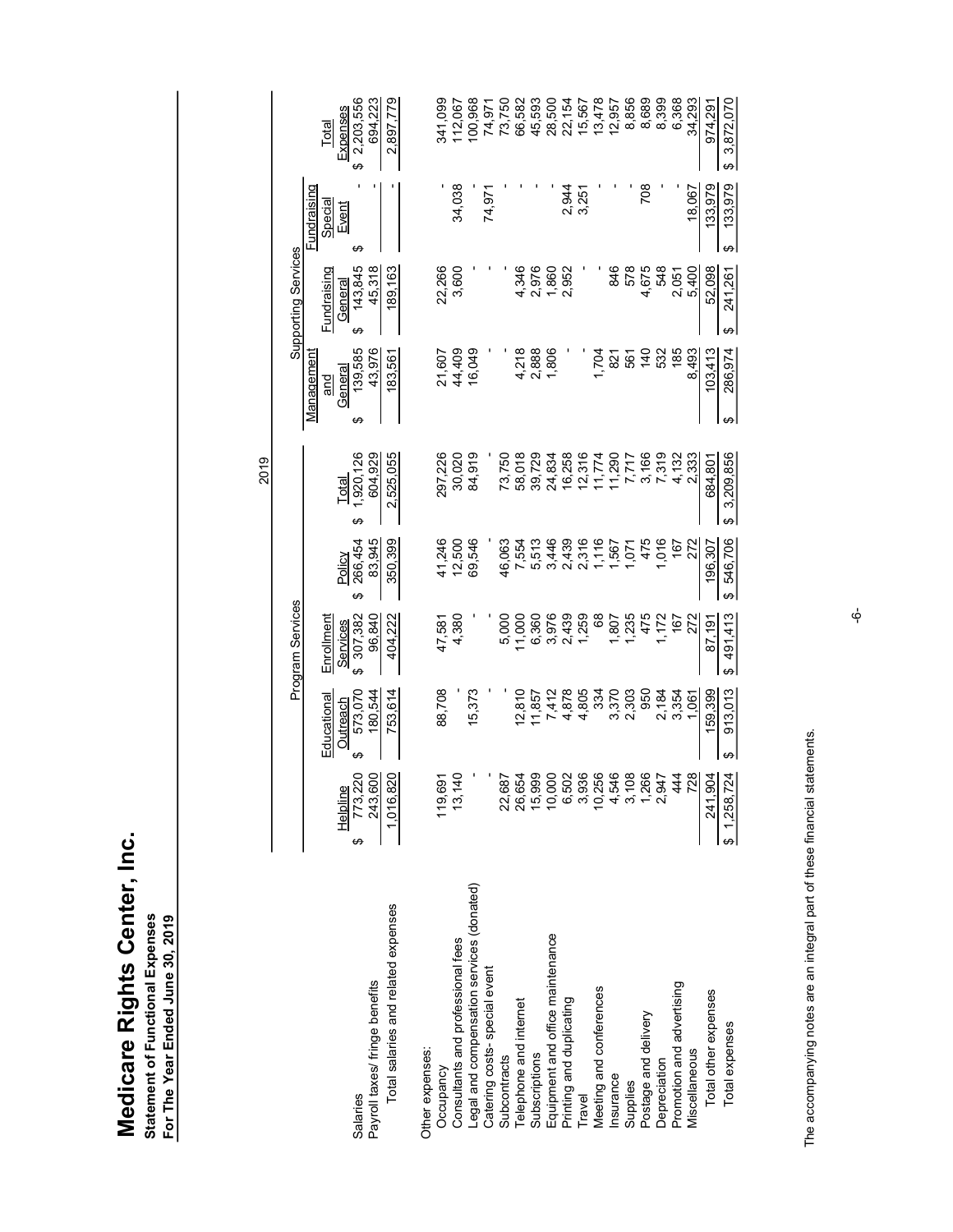# Medicare Rights Center, Inc.

## Statements of Cash Flows

## For The Years Ended June 30, 2020 And 2019

|                                                              | 2020            | 2019            |
|--------------------------------------------------------------|-----------------|-----------------|
| Cash flows from operating activities:                        |                 |                 |
| Changes in net assets                                        | \$<br>563,229   | \$<br>343,039   |
| Adjustments to reconcile changes in net assets to cash       |                 |                 |
| provided by operating activities:                            |                 |                 |
| Depreciation expense                                         | 8,316           | 8,399           |
| Unrealized (gains) losses, net                               | (8,768)         | (12, 314)       |
| Change in operating assets and liabilities:                  |                 |                 |
| (Increase) in contracts receivable                           | (49, 976)       | (89,063)        |
| Decrease (increase) in grants and contributions receivable   | 111,091         | (254, 983)      |
| Decrease (increase) in prepaid expenses                      | 8,195           | (38, 840)       |
| (Decrease) increase in accounts payable and accrued expenses | (44,065)        | 25,877          |
| Increase in deferred rent and lease incentive liabilities    | 17,204          | 22,649          |
| Net cash provided by operating activities                    | 605,226         | 4,764           |
| Cash flows from investing activities:                        |                 |                 |
| (Increase) in investments                                    | (13, 822)       | (23, 536)       |
| Purchase of property and equipment                           | (10, 025)       |                 |
| Net cash (used in) investing activities                      | (23, 847)       | (23, 536)       |
| Cash flows from financing activities:                        |                 |                 |
| Proceeds from PPP Loan                                       | 400,766         |                 |
| Net cash provided by financing activities                    | 400,766         |                 |
| Net increase (decrease) in cash and cash equivalents         | 982,145         | (18, 772)       |
| Cash and cash equivalents, beginning of year                 | 1,640,060       | 1,658,832       |
| Cash and cash equivalents, end of year                       | \$<br>2,622,205 | \$<br>1,640,060 |

The accompanying notes are an integral part of this financial statement.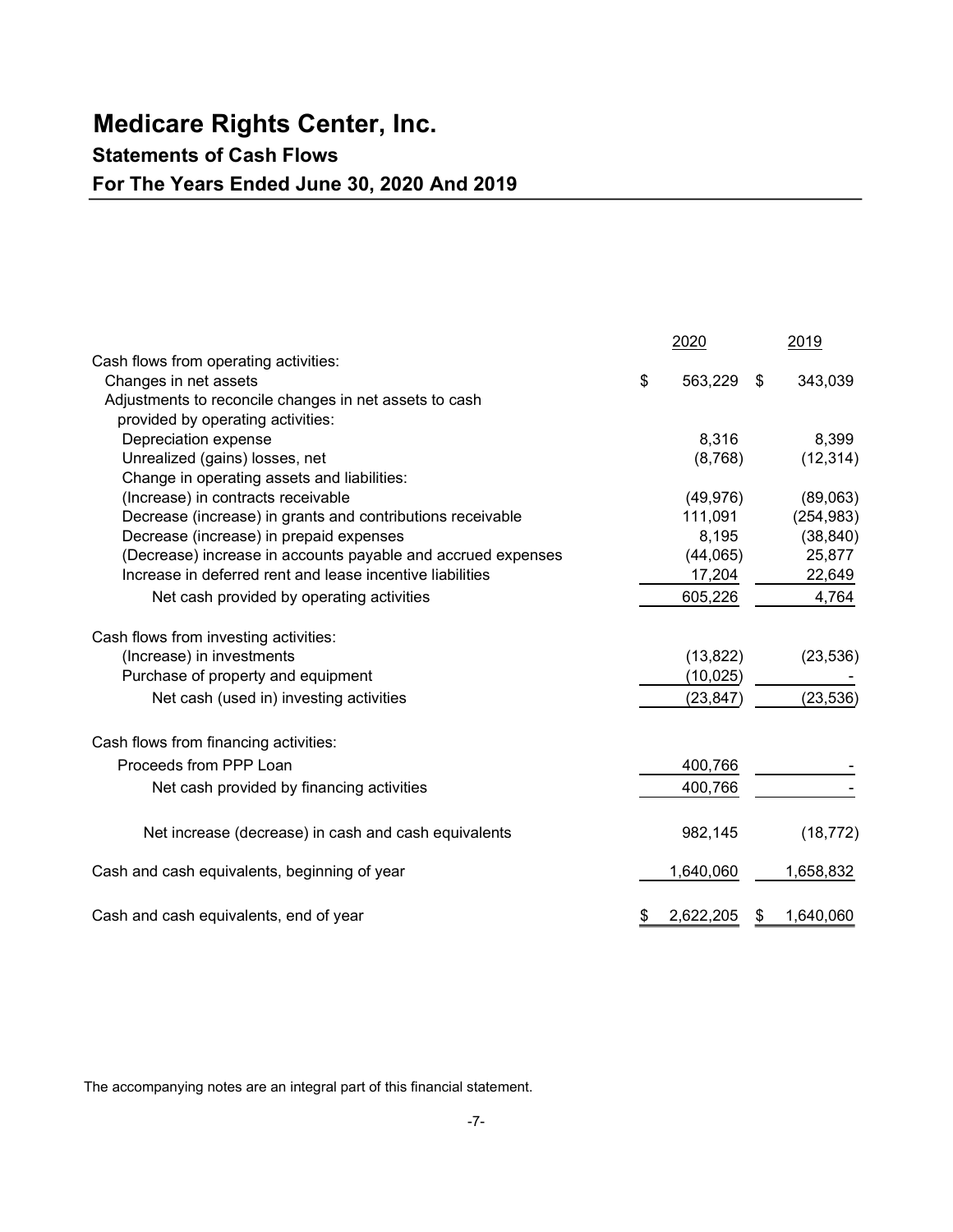#### 1. ORGANIZATION

Medicare Rights Center, Inc. ("Medicare Rights") is a not-for-profit organization founded in 1989 to help older adults and people with disabilities get affordable health care through direct service, education, and policy work. Medicare Rights implements its goals by counseling annually thousands of Medicare consumers, caregivers, and professionals about Medicare rights and benefits through its media and education programs, hotlines, publications, professional conferences and its interactive web sites.

For Federal income tax purposes, Medicare Rights is classified as a 501(c)(3) organization and is exempt under section 501(a) of the Internal Revenue Code and a similar provision of the New York State income tax laws.

#### 2. SUMMARY OF SIGNIFICANT ACCOUNTING POLICIES

The financial statements of Medicare Rights have been prepared on the accrual basis of accounting in accordance with accounting standards generally accepted in the United States of America ("GAAP"). The significant accounting policies are described below.

#### Basis of Presentation

The Organization reports information regarding its financial position and activities according to two classes of net assets: net assets without donor restrictions and net assets with donor restrictions.

Net Assets without Donor Restrictions: These net assets generally result from revenues generated by receiving grants and contributions that have no donor restrictions, providing services, and receiving interest from operating investments, less expenses incurred in providing program related services, raising contributions, and performing administrative functions. The net assets without donor restrictions also include those funds that are designated for specific purposes by the Board of Directors.

The Board-designated quasi-endowment net assets include resources that have been designated by the Board of Directors to function as endowments and consist of amounts held in reserve for operating contingencies. Any portion of the quasi-endowment may be expended upon approval of the Board of Directors. The balance in Board designated net assets as of June 30, 2020 and 2019 was \$641,868 and \$619,278, respectively.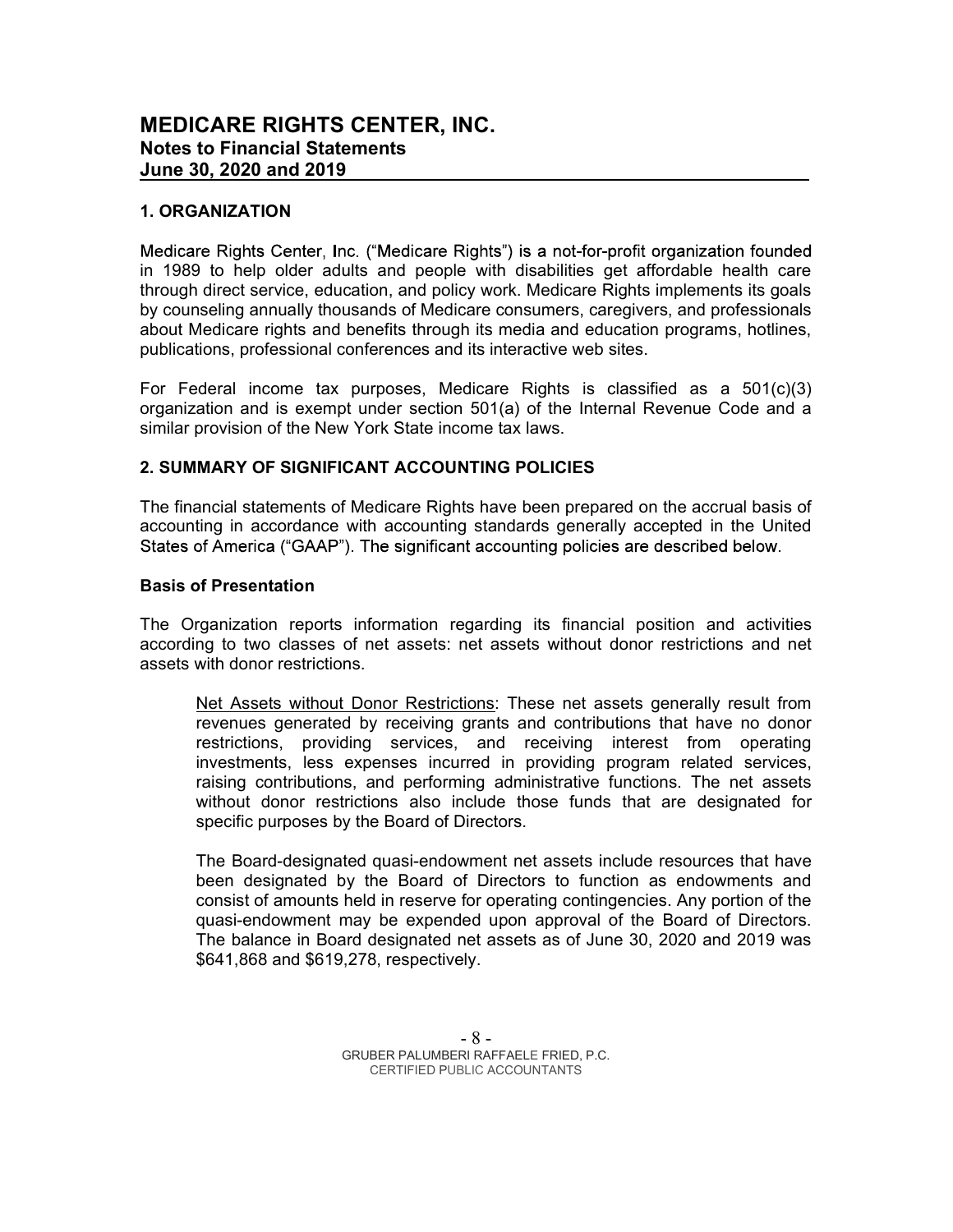#### 2. SUMMARY OF SIGNIFICANT ACCOUNTING POLICIES - continued

Net Assets with Donor Restrictions: These net assets result from gifts of cash and other assets that are received with donor stipulations that limit the use of the donated assets, either temporarily or permanently, until the donor restriction expires, that is until the stipulated time restriction ends or the purpose of the restriction is accomplished, the net assets are restricted. Other donor restrictions are perpetual in nature, where by the donor has stipulated the funds be maintained in perpetuity. At June 30, 2020 and 2019, the Medicare Rights had no net assets with restrictions which are perpetual in nature.

#### Cash and Cash Equivalents

Medicare Rights considers all highly liquid debt instruments purchased with an original maturity of three months or less to be cash equivalents.

Cash equivalents are short-term highly liquid investments that are (a) readily convertible to known amounts of cash and (b) so near to maturity that they present insignificant risk of changes in value because of changes in interest rates.

#### Fair Value of Financial Instruments

FASB ASC 820, Fair Value Measurement, specifies a hierarchy of valuation techniques based upon whether the inputs to those valuation techniques reflect assumptions other market participants would use based upon market data obtained from independent sources (observable inputs). In accordance with FASB ASC 820, the following summarizes the fair value hierarchy:

- Level 1 Quoted prices are available in active markets for identical assets or liabilities as of the reporting date.
- Level 2 Observable inputs other than Level 1 prices, such as quoted prices for similar assets or liabilities, quoted prices in inactive markets, or other inputs that are observable or can be corroborated by observable market data for substantially the full term of the assets or liabilities.
- Level 3 Pricing inputs are unobservable for the assets or liability and includes situations where there is little (if any) market activity for the assets or liability. The inputs into the determination of fair value require significant management judgment or estimation. Investments that are included in this category generally include privately held investments and partnership interests.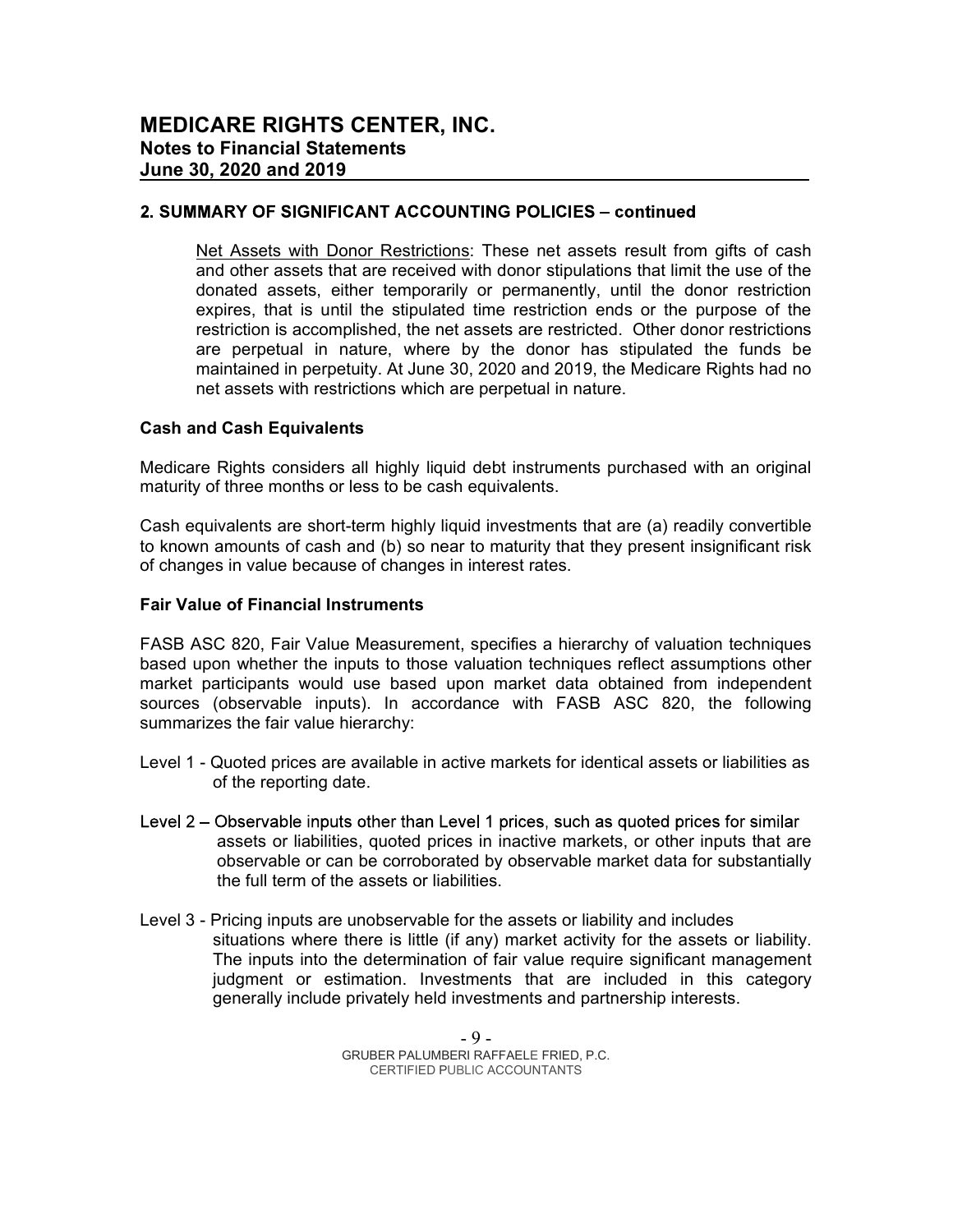#### 2. SUMMARY OF SIGNIFICANT ACCOUNTING POLICIES- continued

As of June 30, 2020 and 2019 none of the assets and liabilities were required to be reported at fair value on a recurring basis. Carrying values of non-derivative financial instruments, including cash and cash equivalents, grants receivable, receivable, other, accounts payable and accrued expenses and loan payable, approximate their fair values due to the short term nature of these financial instruments. There were no changes in methods or assumptions during the year ended June 30, 2020 and 2019.

#### Grants and Contributions

Medicare Rights records contributions and grants, both cash and in-kind, when an unconditional promise to give such assets is received from a donor. Contributions and grants are recorded at the fair market value of the assets received and are classified as either net assets without donor restriction, or net assets with donor restriction, depending on whether the donor has imposed a restriction on the use of such assets.

Contributions received are recorded as increases in net assets without donor restrictions or net asset with donor restrictions depending on the existence and/or nature of any donor restrictions.

When restrictions expire (that is, when a stipulated time restriction ends or purpose restriction is accomplished), net assets with donor restrictions are reclassified to net assets without donor restrictions and reported in the statement of activities as net assets released from restrictions.

Contributions and grants receivable that are expected to be collected in future years are recorded at the present value of their estimated future cash flows. The discounts on these amounts are computed using a risk-free interest rate determined in the year in which the contribution originates. Amortization of the discount is included in contribution revenue.

Medicare Rights evaluates its contributions and grants receivable to determine if any has become uncollectible. As of June 30, 2020 and 2019, Medicare Rights had no allowance for bad debt.

#### Contract Revenue

Revenue from government and other contracts are recognized to the extent that expenses have been incurred for the purposes specified by the contracts. Contract payments in excess of qualified expenses are accounted for as contract advances.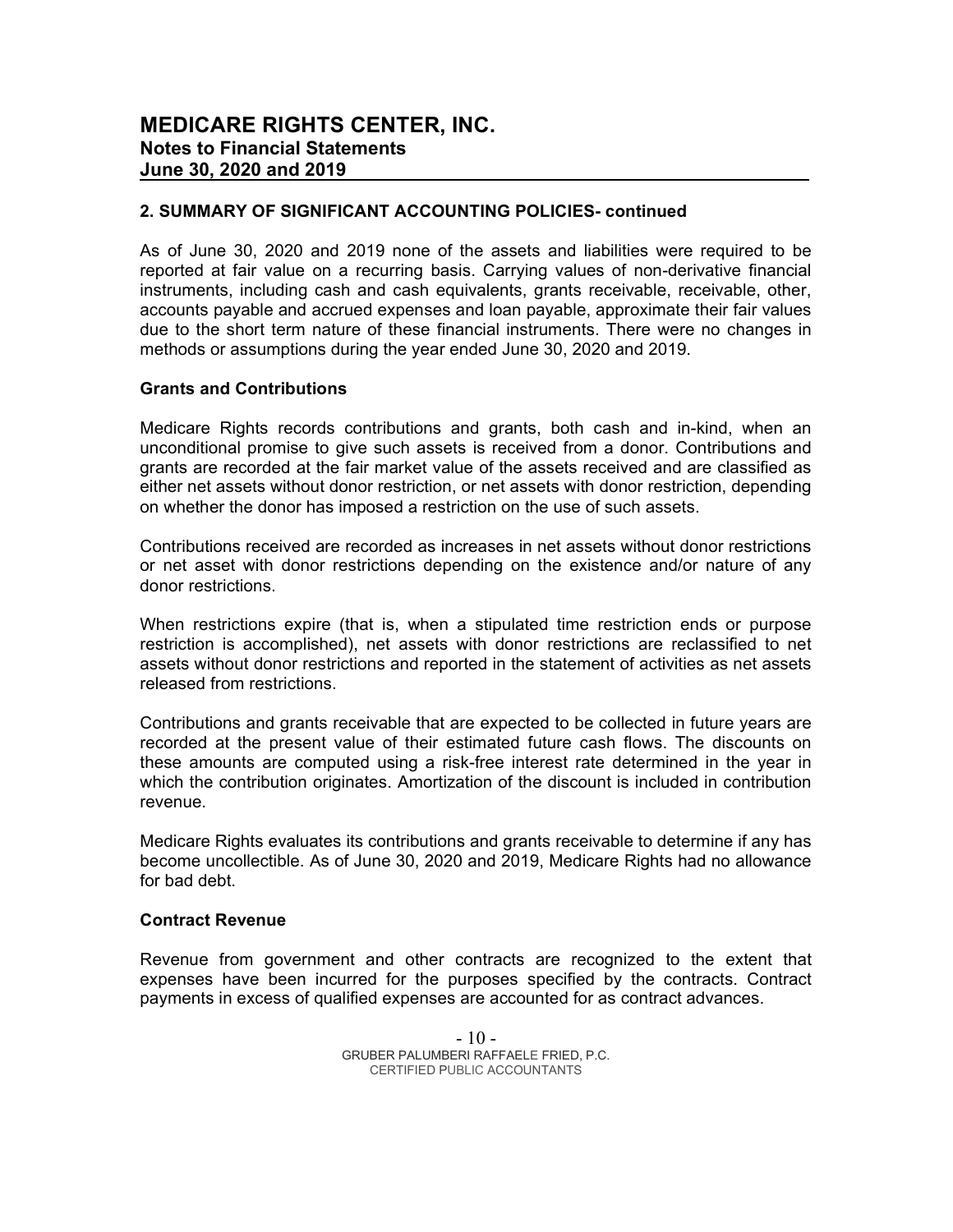#### 2. SUMMARY OF SIGNIFICANT ACCOUNTING POLICIES- continued

Government grants are generally considered as contributions with donor restrictions based upon specific requirements contained in the grant contract. Government grant revenues received and expended in the same fiscal year are reflected as revenues without donor restrictions.

On a periodic basis, Medicare Rights evaluates receivable balances and establishes an allowance for doubtful accounts, based on the history of past write-offs, age of the receivables, collections and current economic considerations. Grants receivable are written off against the allowance for doubtful accounts when all reasonable collection efforts have been exhausted. During the year ended June 30, 2020 and 2019, Medicare Rights did not write off any grants receivable. As of June 30, 2020 and 2019, Medicare Rights believes all grants receivable are collectible and did not provide an allowance for doubtful accounts.

#### Donated Services

Donated services are recognized as contributions if the services (a) create or enhance nonfinancial assets or (b) require specialized skills, are performed by people with those skills, and would otherwise be purchased by the organization.

#### Property and Equipment

Donated assets are valued at fair market value as of the date of donation. All other furniture, equipment and leasehold improvements are valued at cost. Depreciation of property and equipment is provided on the straight-line method over the expected useful lives of the assets as follows:

| Furniture and equipment | 5 years  |
|-------------------------|----------|
| Computers and software  | 5 years  |
| Leasehold improvements  | 10 years |

#### Functional Expense Allocations

The costs of providing the various programs and other activities of Medicare Rights have been summarized on a functional basis in the accompanying statements of activities. Accordingly, certain costs have been allocated among the programs and supporting service benefited. The expenses that are allocated include salaries, benefits, and payroll taxes, which are allocated on the basis of estimates of time and effort.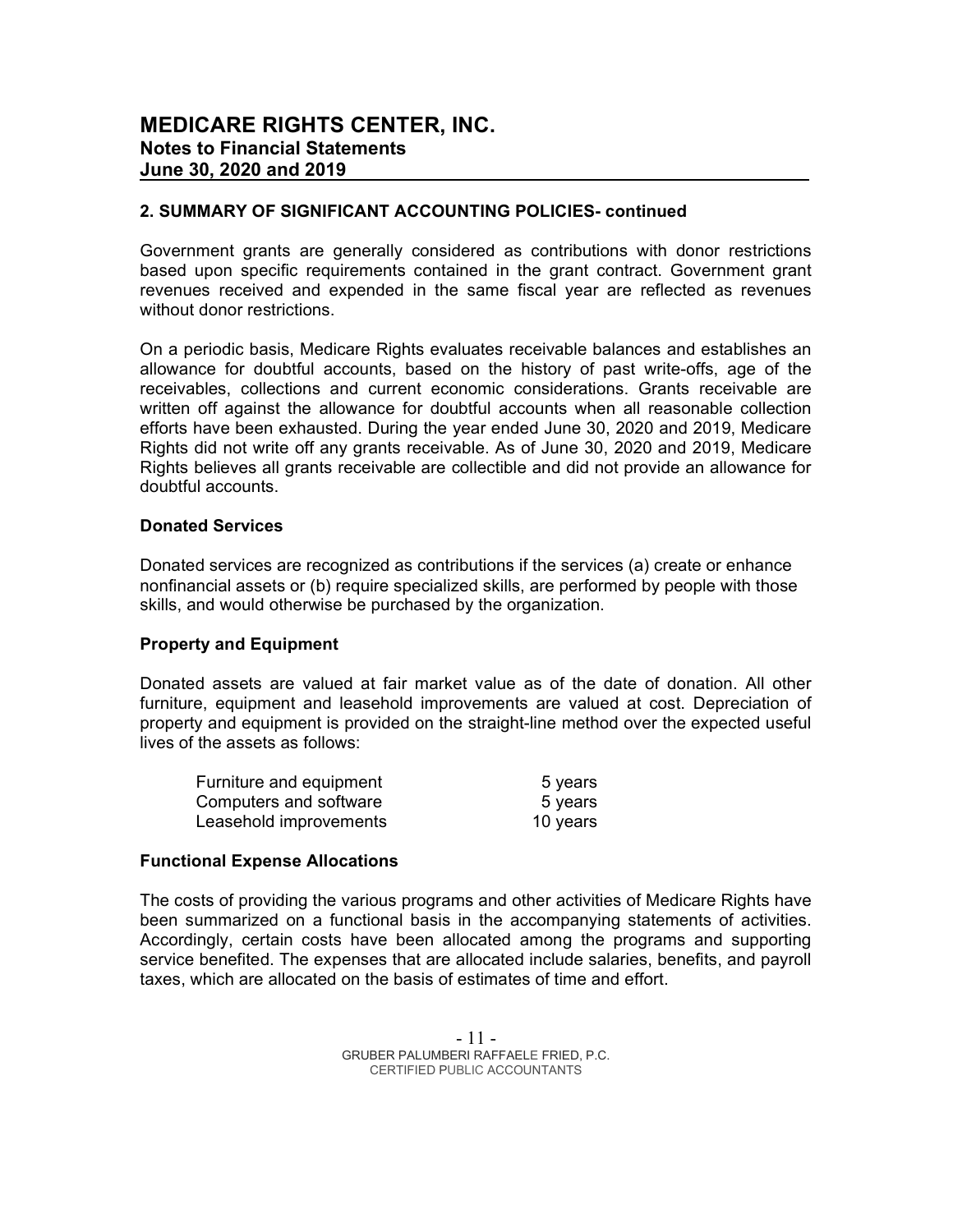#### 2. SUMMARY OF SIGNIFICANT ACCOUNTING POLICIES- continued

Management and general expense include those expenses that are not directly identifiable with any specific function but provide for the overall and direction of the organization.

#### Income Taxes

Accounting Standards Codification ("ASC") 740 "Income Taxes." ASC 740 requires that a tax position be recognized or derecognized based on a "more likely than not" threshold. This applies to positions taken or expected to be taken in a tax return. The adoption of this guidance did not have an impact on Medicare Rights' financial statements, as management believes that there are no uncertain tax positions within its financial statements. Medicare Rights has processes presently in place to ensure the maintenance of its tax-exempt status; to identify and report unrelated income; determine its filing and tax obligations in jurisdictions for which it was nexus; and to review other matters that may be considered tax positions.

Medicare Rights' Form 990, Return of Organization Exempt from Income Taxes, for the years ending June 30, 2017, 2018 and 2019 are subject to examination by the IRS, generally for three years after they were filed.

#### Concentrations of Credit Risk

Financial instruments that potentially subject the Medicare Rights to concentrations of credit risk consist primarily of cash and cash equivalents. Medicare Rights maintains cash and cash equivalent balances in various bank accounts that, at times, may exceed federally insured limits. Medicare Rights' cash accounts were placed with high credit quality financial institutions. Medicare Rights has not experienced, nor does it anticipate, any losses in such accounts. At June 30, 2020 and 2019, Medicare Rights maintained cash balances in excess of the Federal Deposit Insurance Corporation limit by \$1,375,600 and \$1,147,152, respectively.

Securities Investor Protection Corporation (SIPC) protects securities customers of its members up to \$500,000 (including \$250,000 for claims for cash). At June 30, 2020 and 2019, Medicare Rights maintained securities balances in excess of the SIPC limit by \$141,868 and \$119,278, respectively. Treasury money market fund invests in highquality, short term money market securities whose interest and principal payments are backed by the full faith and credit of the U.S Government. The fund seeks to provide current income while maintaining liquidity and a stable share price of \$1. The money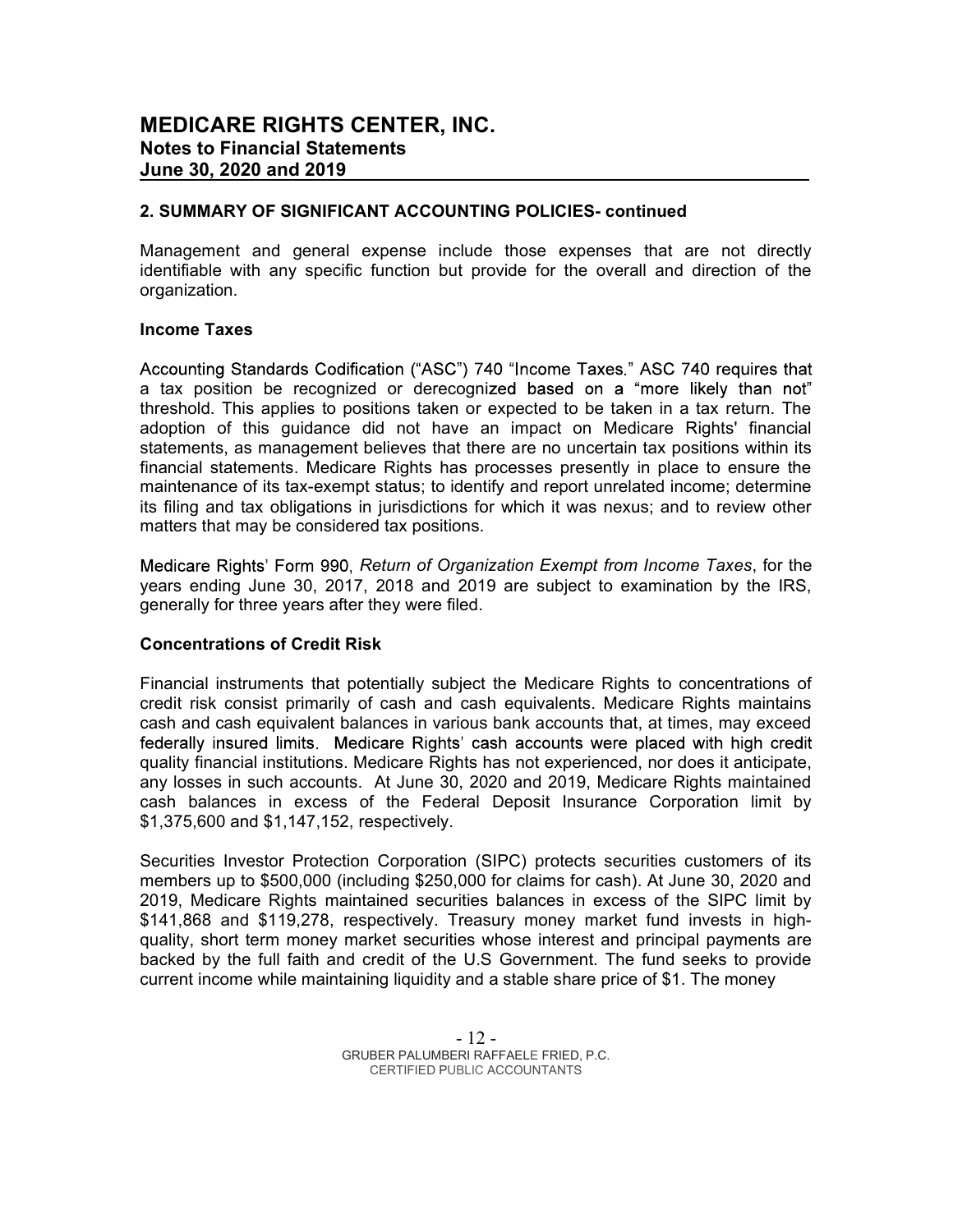#### 2. SUMMARY OF SIGNIFICANT ACCOUNTING POLICIES - continued

market fund in the amount of \$701,009 at June 30, 2020 held in the brokerage account is not insured by FDIC nor protected by SIPC.

#### Use of Estimates

The preparation of financial statements in conformity with accounting principles generally accepted in the United States of America requires the use of estimates and assumptions that affect the reported amounts of assets and liabilities, disclosure of contingent assets and liabilities at the date of the financial statements, and the reported amounts of revenues and expenses during the reporting period. Actual results could differ from those estimates.

#### Reclassifications

Certain accounts in the prior year financial statements have been reclassified for comparative purposes to conform to the presentation in the current year financial statements.

#### New Authoritative Pronouncements

In May 2014, the Financial Accounting Standards Board ("FASB") issued Accounting Standards Update ("ASU") No. 2014-09, Revenue from Contracts with Customers (Topic 606) and Other Assets and Deferred Costs - Contracts with Customers (Subtopic 340- 40). This ASU implements a single framework for revenue recognition ensuring that revenue is recognized in a manner which reflects the consideration to which the entity expects to be entitled to in exchange for goods and services. Due to the COVID-19 outbreak in the United states, on April 8, 2020 the FASB voted to delay implementation of ASC Topic 606. On June 3, 2020, the FASB updated guidance to delay implementation of ASC Topic 606, Revenue from Contracts with Customers for one year. The standard delays the effective date for non-public entities to fiscal years beginning after December 15, 2019, and interim reporting periods within annual reporting periods beginning after December 15, 2020. Medicare Rights is evaluating the impact of the new standard on the organization's financial statements.

In February 2016, the FASB issued ASU No. 2016-02, Leases (Topic 842). The new ASU establishes a right-of-use ("ROU") model that reguires a lessee to record a ROU asset and a lease liability on the balance sheet for all leases with terms longer than 12 months. Due to the COVID-19 outbreak in the United states, April 8, 2020, the FASB voted to delay implementation of ASU No. 2016-02.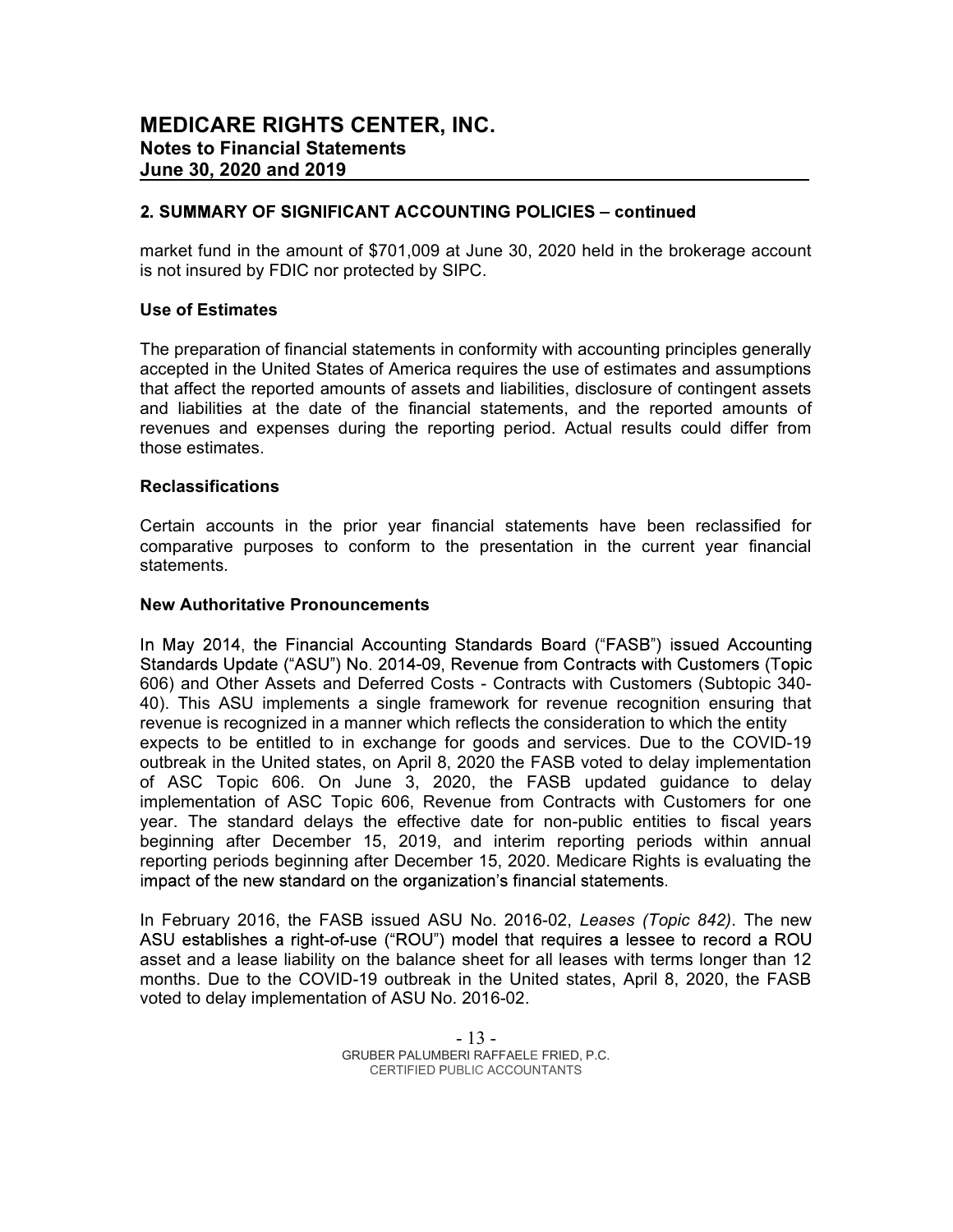#### 2. SUMMARY OF SIGNIFICANT ACCOUNTING POLICIES - continued

On June 3, 2020, the FASB updated the guidance to delay implementation of ASU No. 2016-02, Leases (Topic 842) for one year. The standard delays the effective date for non-public entities to fiscal years beginning after December 15, 2021, and interim reporting periods within fiscal years beginning after Dec. 15, 2022. Medicare Rights is evaluating the impact of the new standard on the organization's financial statements.

#### 3. GRANTS AND CONTRIBUTIONS RECEIVABLE

Grants and contributions receivable at June 30, 2020 and 2019 consisted of current and multiyear promises to give which are collectible as follows:

|                  | 2020    | 2019    |
|------------------|---------|---------|
| One year or less | 216,667 | 146,508 |
| One to two years |         | 181,250 |
|                  |         |         |
|                  | 216,667 | 327,758 |

#### 4. INVESTMENTS

Investments at fair value held by Medicare Rights at June 30, 2020 and 2019 consisted of the following:

|                      |         | 2020 |         |           | 2019 |            |
|----------------------|---------|------|---------|-----------|------|------------|
|                      | Cost    |      | Market  | Cost      |      | Market     |
| Managed mutual funds | 450.000 | S    | 641.868 | \$450,000 |      | \$ 619,278 |
| Total investments    | 450,000 |      | 641.868 | \$450,000 |      | 619.278    |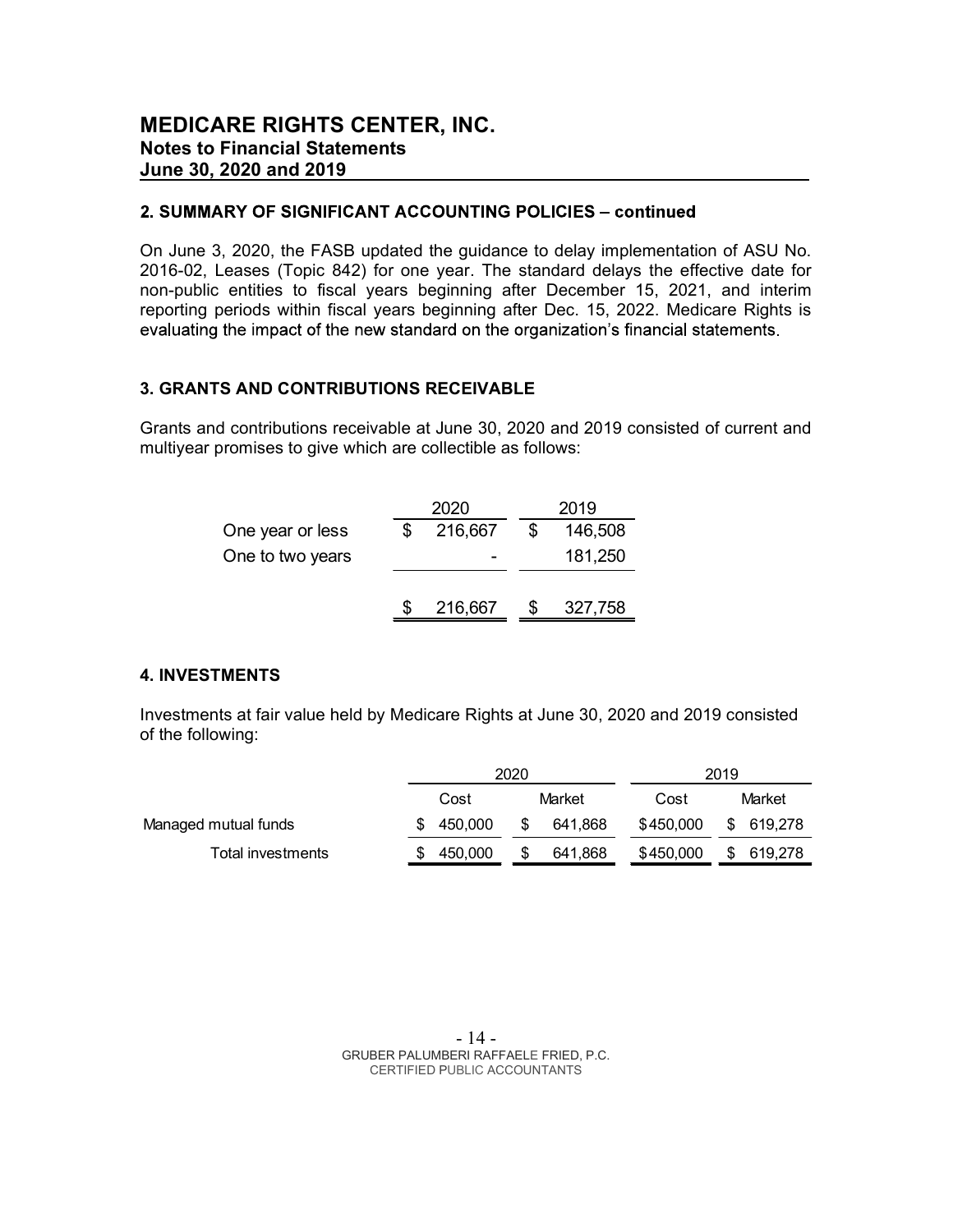#### 4. INVESTMENTS - continued

The following table summarizes investments by fair value hierarchy levels as of June 30, 2020:

|                      |               |         | 2020 |         |   |                   |
|----------------------|---------------|---------|------|---------|---|-------------------|
|                      | Level 1       | Level 2 |      | Level 3 |   | otal <sup>-</sup> |
| Managed mutual funds | 641,868<br>\$ | $\sim$  |      | ۰       | S | 641,868           |
|                      | 641,868<br>S  | ۰       |      | ۰       |   | 641,868           |

The following table summarizes investments by fair value hierarchy levels as of June 30, 2019:

|                      |         | 2019                     |         |         |
|----------------------|---------|--------------------------|---------|---------|
|                      | ∟evel   | evel 2                   | _evel 3 | otal.   |
| Managed mutual funds | 619,278 | $\overline{\phantom{0}}$ | ٠       | 619,278 |
|                      | 619,278 | $\sim$                   | ٠       | 619,278 |

Investment income for the years ended June 30, 2020 and 2019 consists of:

|                                   | 2020 |        |       | 2019   |  |
|-----------------------------------|------|--------|-------|--------|--|
| <b>Dividends</b>                  |      | 14,701 |       | 14,119 |  |
| Short-term capital gains (losses) |      | 129    | 1,291 |        |  |
| Long-term capital gains (losses)  |      | -      |       | 8,126  |  |
| Unrealized gains (losses), Net    |      | 8,768  |       | 12,314 |  |
| Total                             |      | 23,598 |       | 35,850 |  |

Investment income is reported in the statement of activities and did not incur investment related expenses.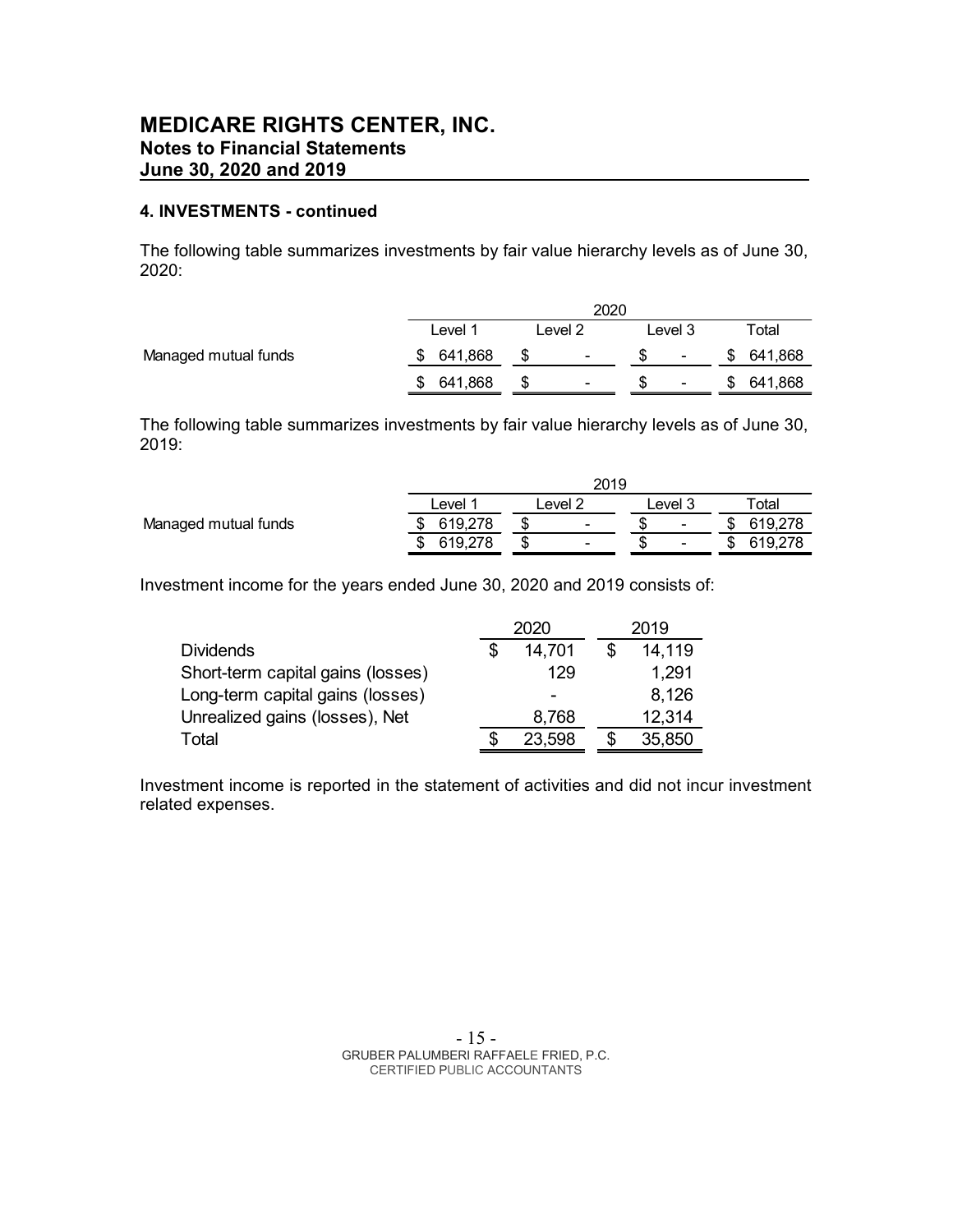#### 5. PROPERTY AND EQUIPMENT, NET

A summary of property and equipment at June 30, 2020 and 2019 are as follows:

|                                |     | June 30, 2020 |    | June 30, 2019 |  |  |
|--------------------------------|-----|---------------|----|---------------|--|--|
|                                |     |               |    |               |  |  |
| <b>Furniture and fixtures</b>  | \$  | 577,621       | \$ | 577,621       |  |  |
| <b>Equipment and computers</b> |     | 382,275       |    | 372,250       |  |  |
| Leasehold improvements         |     | 59,938        |    | 59,938        |  |  |
| Software                       |     | 68,746        |    | 68,746        |  |  |
|                                |     | 1,088,580     |    | 1,078,555     |  |  |
| Less: accumulated depreciation |     | (1,071,287)   |    | (1,062,971)   |  |  |
| Total                          | \$. | 17,293        |    | 15,584        |  |  |

Depreciation and amortization for the years ended June 30, 2020 and 2019 amounted to \$8,316 and \$8,399, respectively.

#### 6. LINE OF CREDIT

Medicare Rights currently has a line of credit up to \$500,000 with a financial services institution. The line of credit is secured by Medicare Rights organization's assets. Interest is payable monthly and the line bears interest at a rate equal to the greatest of 3% in excess of LIBOR or the bank's prime rate, as defined in the master promissory note. At June 30, 2020, the Interest rate was 4.062%. The line of credit renews annually. The agreement subsequently renewed on July 24, 2020 with a maturity date of August 7, 2022.

As of June 30, 2020 and 2019, there were no borrowings under the line of credit and no interest expense incurred.

#### 7. PPP LOAN PAYABLE

Medicare Rights received a loan from JPMorgan Chase Bank, N.A. in the amount of \$400,766 under the Paycheck Protection Program established by the Coronavirus Aid, Relief, and Economic Security (CARES) Act.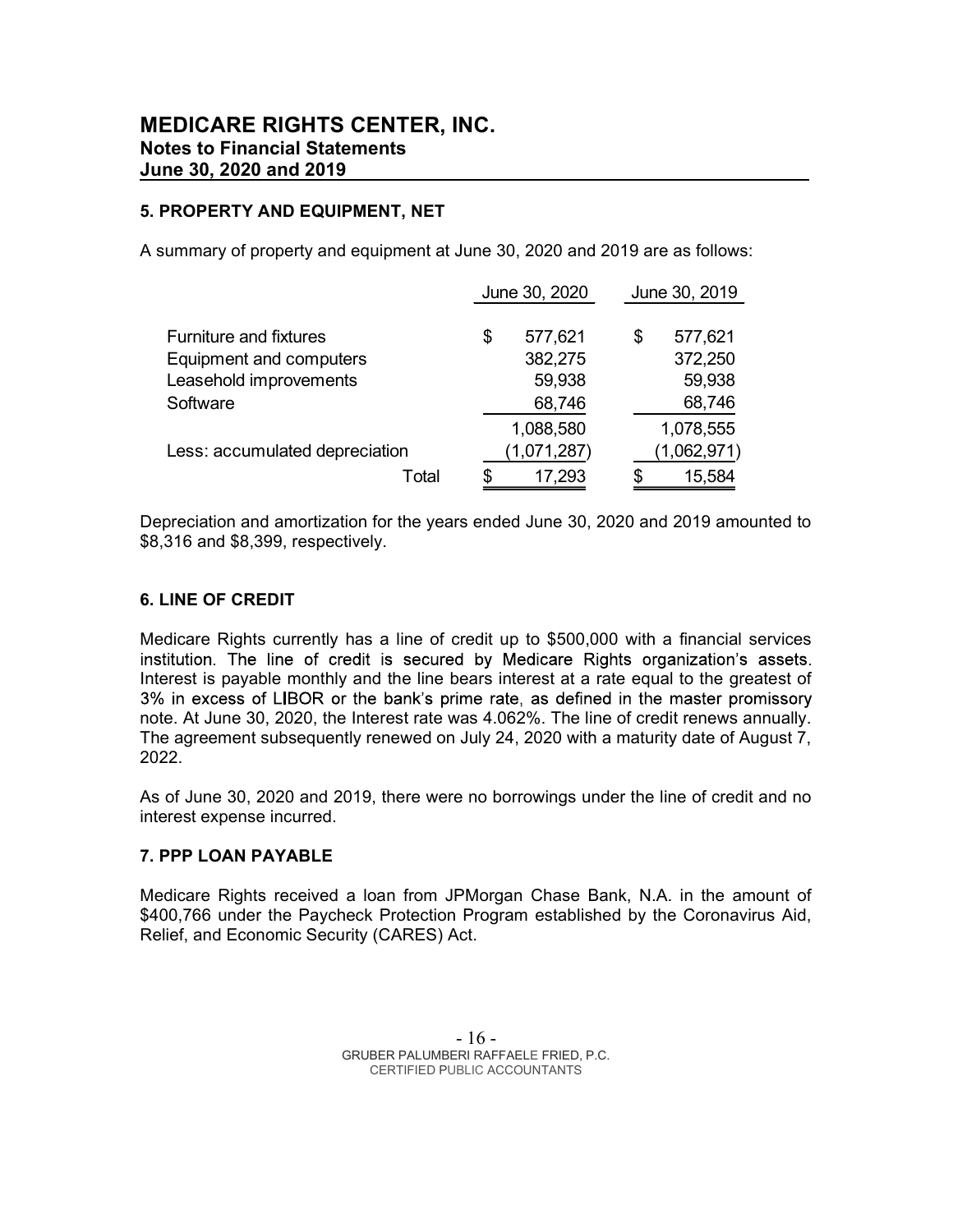#### 7. PPP LOAN PAYABLE - continued

The loan is subject to a note dated April 16, 2020 and may be forgiven to the extent proceeds of the loan are used for eligible expenditures, within the prescribed period, such as payroll and other expenses described in the CARES Act. No determination has been made as to whether Medicare Rights will be eligible for forgiveness, in whole or in part. The loan bears interest at a rate of 0.98% and is payable in monthly installments of principal and interest over 24 months beginning 6 months from the date of the note. The loan amount is reflected in refundable advance payable in the statement of financial position.

On February 12, 2021 Medicare Rights received notification that the PPP loan with the financial institution in the amount of \$400,766 had been forgiven by the Small Business Administration. The forgiven amount will be recognized in the subsequent period.

#### 8. RETIREMENT PLAN

Medicare Rights entered into a tax-deferred annuity plan qualified under Section 403(b) of the Internal Revenue Code effective August 17, 1995. The plan was established providing for only salary deferrals by Medicare Rights employees, as of their date of hire, in one or more funding vehicles available to participants. Effective January 1, 2000, a discretionary employer matching contribution was added to the plan. Employees become eligible for employer matching contributions once they have completed one year of service. Employer contributions made by Medicare Rights totaled \$73,458 and \$72,864 for the years ended June 30, 2020 and 2019, respectively.

#### 9. DONATED SERVICES

The value of donated services included as grants and contributions in the financial statements and the corresponding expenses for the years ended June 30, 2020 and 2019 are:

|                       | 2020 |          |              | 2019    |  |  |  |
|-----------------------|------|----------|--------------|---------|--|--|--|
| <b>Legal Services</b> |      | \$74,870 | $\mathbb{S}$ | 100,968 |  |  |  |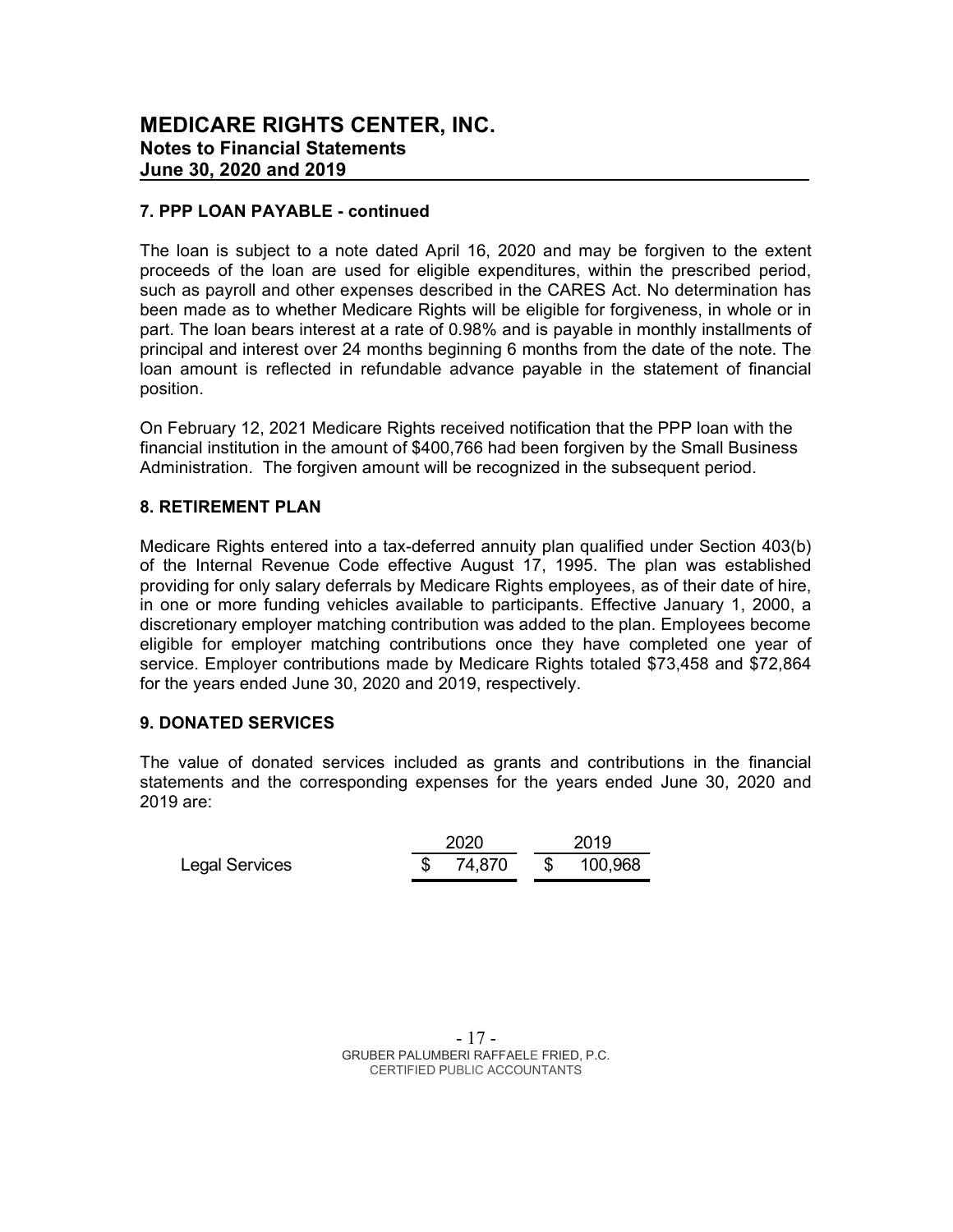#### 10. NET ASSETS WITH DONOR RESTRICTIONS

As of June 30, 2020 and 2019, Medicare Rights' net assets with donor restrictions are restricted for the following purpose or periods:

 $\overline{\phantom{a}}$ 

 $\mathbf{r}$  $\mathbf{r}$ 

|                                                                                                     | June 30, 2020 | June 30, 2019 |
|-----------------------------------------------------------------------------------------------------|---------------|---------------|
| Subject to expenditure for specified purposes:                                                      |               |               |
| Counseling, education & advocacy to protect and<br>strengthen Medicare and other insurance programs | \$<br>292,500 | \$<br>236,875 |
| FIDA replacement for dually eligible New Yorkers                                                    |               | 7,333         |
| Medicare minutes                                                                                    |               | 33,333        |
| Capacity-building support                                                                           | 15,000        | 16,667        |
| Purchase of equipment                                                                               | 6,000         |               |
| Developing and promoting a responsive course on MIP                                                 | 13,333        | 26,667        |
| Benefits enrollment to help low-income New Yorks<br>with medicare access and afford care            | 58,698        |               |
| Empowering New York medicare beneficiaries in<br>complex situations                                 | 64,565        |               |
| <b>Others</b>                                                                                       |               | 5,624         |
| Subject to the passage of time:                                                                     |               |               |
| General support                                                                                     | 8,109         | 188,750       |
| Total net assets                                                                                    | \$<br>458,205 | \$<br>515,249 |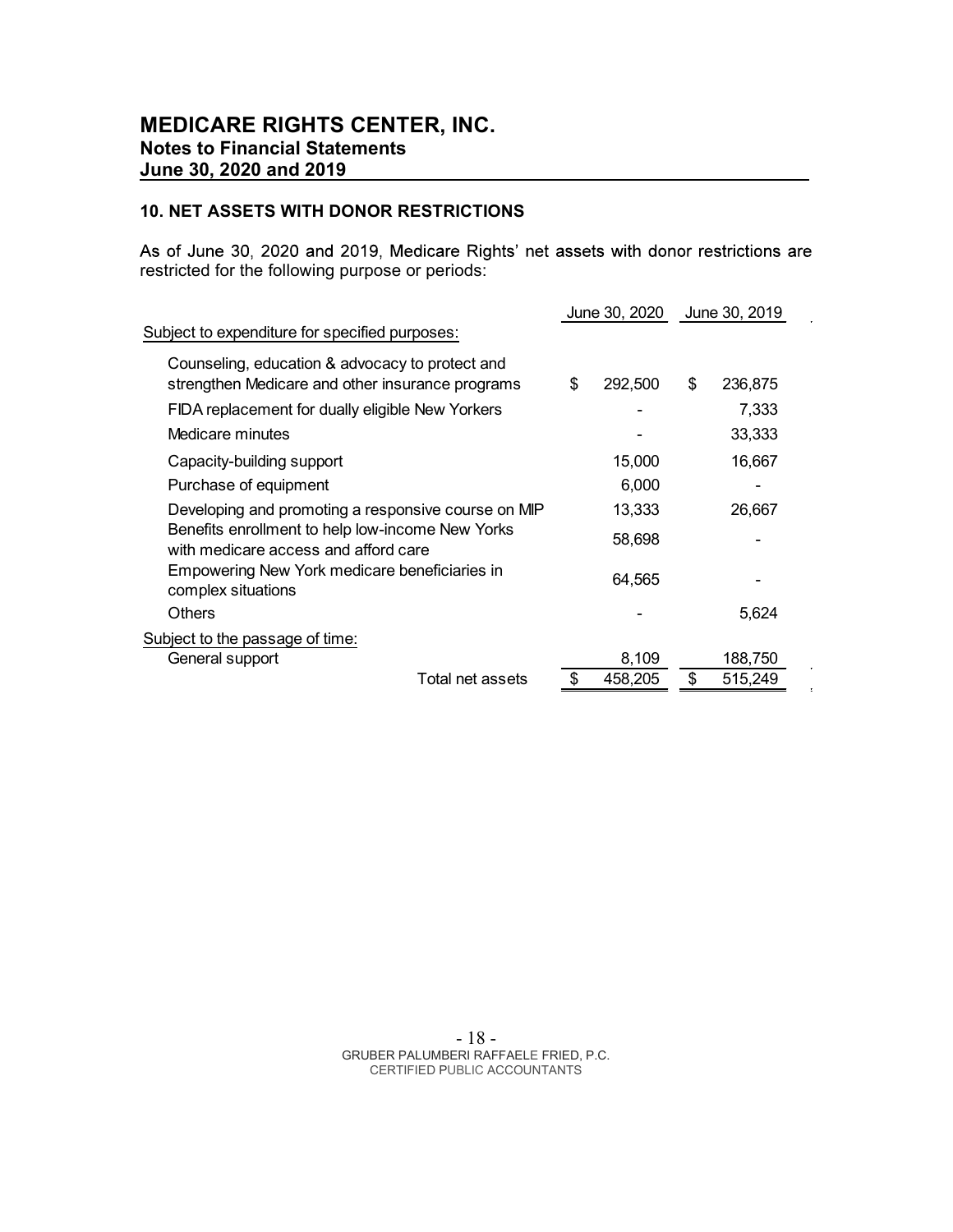#### 10. NET ASSETS WITH DONOR RESTRICTIONS - continued

Assets released from donor restrictions for the years ended June 30, 2020 and 2019 are reflected below:

|                                                                                                     | June 30, 2020 |         | June 30, 2019 |         |
|-----------------------------------------------------------------------------------------------------|---------------|---------|---------------|---------|
| Released for purposes:                                                                              |               |         |               |         |
| Counseling, education & advocacy to protect and<br>strengthen Medicare and other insurance programs | \$            | 378,125 | \$            | 299,507 |
| FIDA replacement for dually eligible New Yorkers                                                    |               | 7,333   |               | 94,578  |
| Medicare minutes                                                                                    |               | 33,333  |               | 40,000  |
| Capacity-building support                                                                           |               | 16,667  |               | 103,333 |
| Developing and promoting a responsive course on MIP                                                 |               | 13,333  |               | 13,333  |
| Expanding single stop community partners model                                                      |               |         |               | 60,000  |
| Purchase of equipment                                                                               |               | 3,000   |               | 2,451   |
| Benefits enrollment to help low-income New Yorks<br>with medicare access and afford care            |               | 58,698  |               |         |
| Empowering New York medicare beneficiaries in<br>complex situations                                 |               | 121,681 |               |         |
| Young invincibles                                                                                   |               | 10,000  |               |         |
| <b>Others</b>                                                                                       |               | 5,625   |               | 8,352   |
| Released for time restrictions:                                                                     |               |         |               |         |
| General support                                                                                     |               | 15,609  |               | 10,000  |
| Total                                                                                               | \$            | 663,404 | \$            | 631,554 |

#### 11. COMMITMENTS

On July 12, 2017 Medicare Rights entered into a ten-year renewal lease agreement including a temporary month to month rent agreement during office renovations for the New York City office, commenced on the Extension Commencement Date and expiring on the last day of the calendar month in which the tenth anniversary of the Extension Commencement Date occurs.

 $\hat{\mathbf{r}}$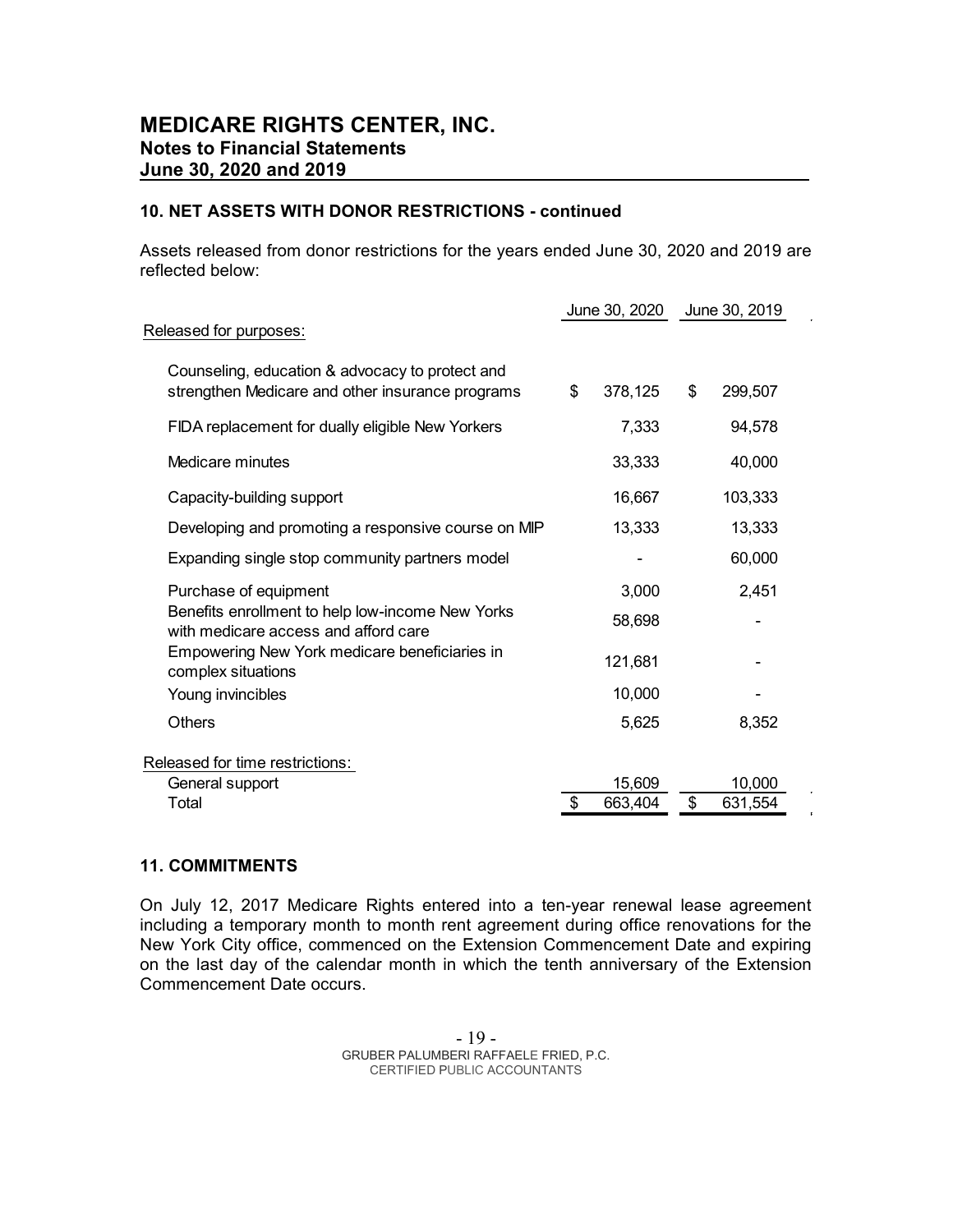#### 11. COMMITMENTS - continued

Part of the renewal agreement, Medicare Rights relinquished part of the office space back to the Landlord. Also, the New York City office space as part of the agreement, the Landlord made approximately \$76,870 in leasehold improvements. During the renovations, the rental payments continued on a month-to-month basis until the completion of the Landlord's leasehold improvements.

The lease commenced on November 20, 2017 when the renovations were completed and run through November 30, 2027. Rent expense is recognized on a straight-line basis over the life of the lease. Any expense recognized in excess of scheduled payments will be reflected as deferred rent liability.

The value of the lease incentive will be amortized over the life of the lease. Medicare Rights records the proceeds as a deferred lease incentive liability and amortizes the liability as a reduction in rent expenses over the base term of the lease. As of June 30, 2020 and 2019, the deferred rent and lease incentive liabilities amounted to \$55,686 and \$38,482.

Minimum future rental payments pursuant to the lease amounted to the following as of June 30, 2020:

| Year ending June 30, | 2021       | S | 283,180   |
|----------------------|------------|---|-----------|
|                      | 2022       |   | 288,844   |
|                      | 2023       |   | 303,589   |
|                      | 2024       |   | 316,066   |
|                      | Thereafter |   | 1,127,541 |
|                      | Total      |   | 2,319,220 |

Base rent expense (net of deferred rent) recognized under the lease for the years ended June 30, 2020 and 2019 amounted to \$296,581 and \$295,237, respectively.

Washington D.C. office – one-year lease was expired on December 31, 2017. October 2, 2017, Medicare Rights renewed its DC Office operating lease in the monthly amount of \$1,359 commencing on January 1, 2018. The lease agreement for the DC office expired on December 31, 2018. Effective January 1, 2019, the lease is on a month-to-month basis until the new lease signed. The lease was terminated in April 2020. For the years ended June 30, 2020 and 2019, the base rent expense recognized under the lease amounted to \$12,231 and \$16,308.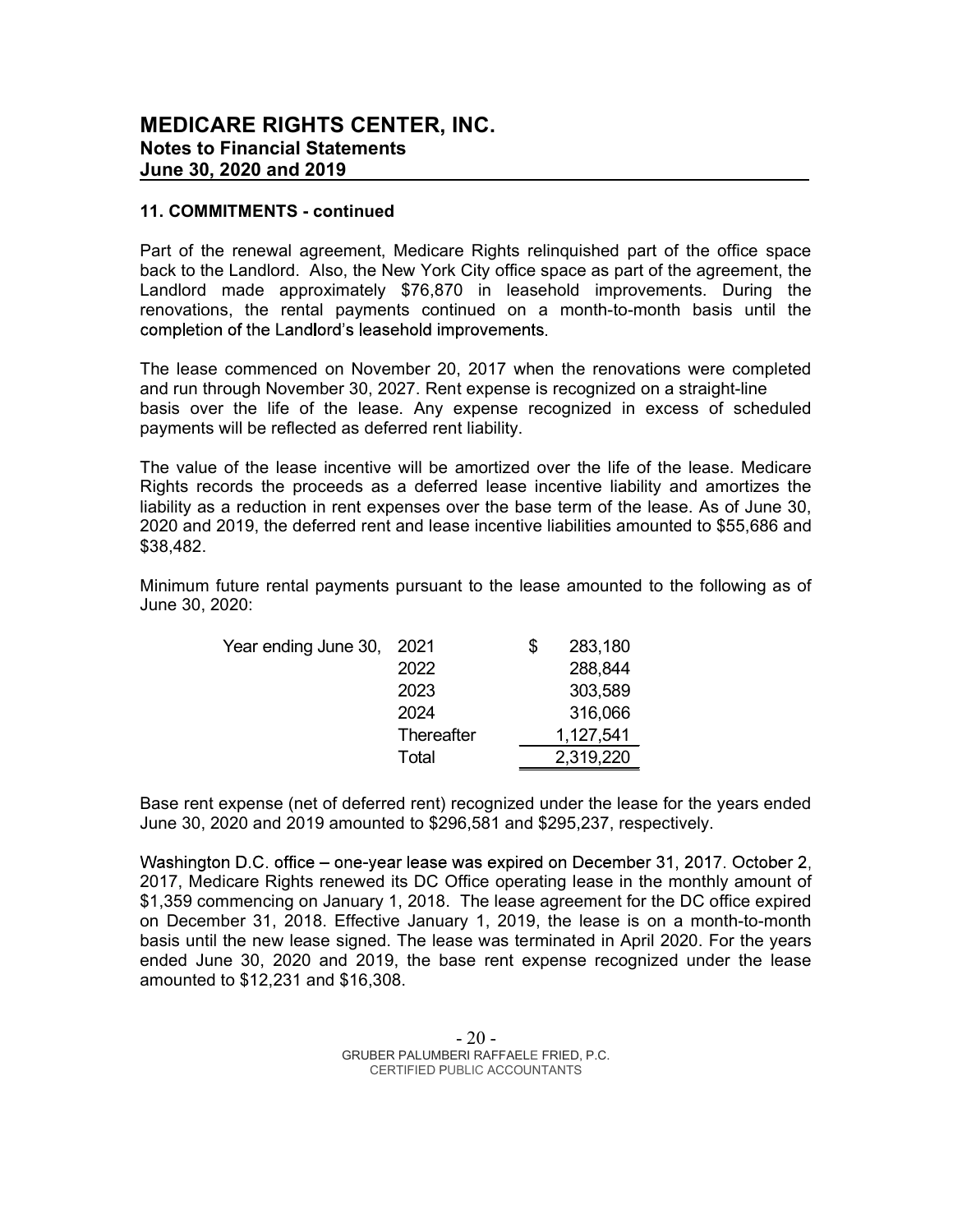#### 11. COMMITMENTS - continued

On April 1, 2020, Medicare Rights entered a sublease agreement with a non-profit corporation for a new office space in Washington, DC. The sublease will be terminated on March 31, 2023. The monthly rent amount is \$1,300 for the first year of this sublease, and the monthly rent amount will increase by 2.5% during the second and third years of this sublease. For the year ended June 30, 2020, the base rent expense recognized under the sublease amounted to \$1,950 (net of COVID-19 discount).

#### 12. ENDOWMENT

During the year ended June 30, 2010, Medicare Rights adopted FASB Staff Position No. 117-1, "Endowments of Not-for-Profit Organizations." Medicare Rights' endowment consists of one individual fund established for Board-approved expenditures as described in Note 2. Its endowment consists of funds designated by the Board of Directors to function as endowments. As required by US GAAP, net assets associated with endowment funds, including funds designated by the Board of Directors to function as endowments, are classified and reported based on the existence or absence of donor-imposed restrictions.

The following table summarizes changes in endowment net assets for the year 2020 and 2019:

|                                         | 2020           | 2019      |
|-----------------------------------------|----------------|-----------|
| Endowment net assets, beginning of year | 619,278<br>\$. | \$583,428 |
| Increase:                               |                |           |
| Investment income contributions         |                |           |
| <b>Dividends</b>                        | 13,693         | 14,119    |
| Short-term capital gains (losses)       | 129            | 1,291     |
| Long-term capital gains (losses)        |                | 8,126     |
| Unrealized gains (losses), Net          | 8,768          | 12,314    |
| Endowment net assets, end of year       | 641,868        | 619,278   |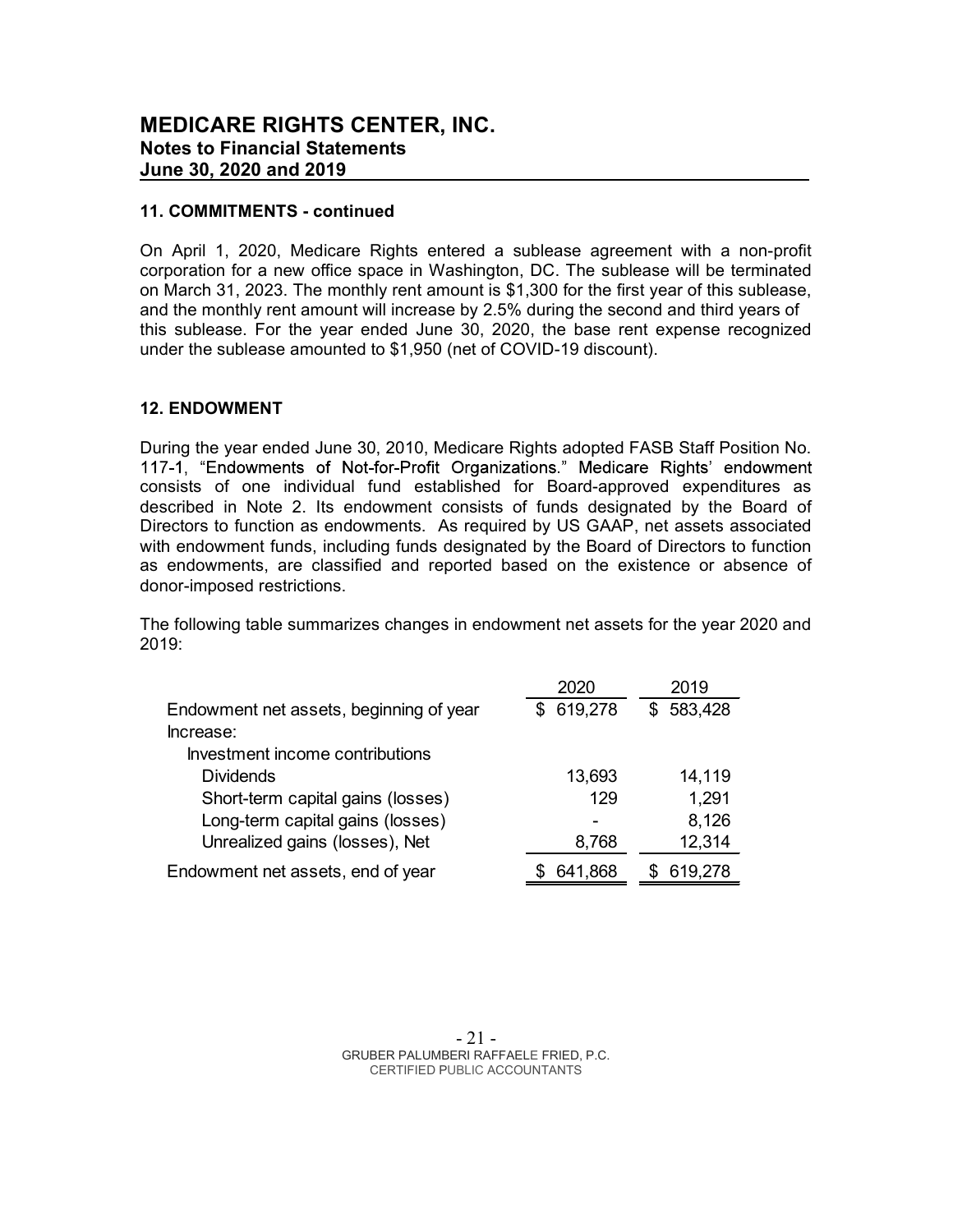#### 13. RELATED PARTY TRANSACTIONS

The Organization received contributions in the amount of \$28,750 and \$26,400 from various board members during the years ended June 30, 2020 and 2019, respectively. The contributions are included in the statement of activities under the grants and contributions.

#### 14. LIQUIDITY AND AVAILABILITY

The below reflects Medicare Rights' financial assets as of the statement of financial position date, reduced by amounts that are not available for general use due to contractual or donor-imposed restrictions within one year of the statement of financial position date.

|                                                                             | 2020        |    | 2019        |
|-----------------------------------------------------------------------------|-------------|----|-------------|
| Financial assets, at year-end                                               |             |    |             |
| Cash and cash equivalents                                                   | \$2,622,205 | S  | 1,640,060   |
| <b>Investments</b>                                                          | 641,868     |    | 619,278     |
| Contracts receivable                                                        | 627,121     |    | 577,145     |
| Grants and contributions receivable                                         | 216,667     |    | 327,758     |
|                                                                             | \$4,107,861 | \$ | 3,164,241   |
| Less those unavailable for general expenditures within one year,<br>due to: |             |    |             |
| Contractual or donor-imposed restrictions:                                  |             |    |             |
| Restricted by donor with purpose restrictions                               | (450,096)   |    | (326, 499)  |
| Restricted by donor with time restrictions                                  | (8, 109)    |    | (188, 750)  |
| Investment in board designated endownment                                   | (641,868)   |    | (619,278)   |
|                                                                             | (1,100,073) |    | (1,134,527) |
| Financial assets available to meet cash needs for general                   |             |    |             |
| expenditures within one year.                                               | \$3,007,788 | S  | 2,029,714   |

In total, Medicare Rights has financial assets on hand at June 30, 2020 to cover approximated ten months of operating expenses based on the fiscal year ended June 30, 2021 monthly budgeted run rate for all program and support services expenses.